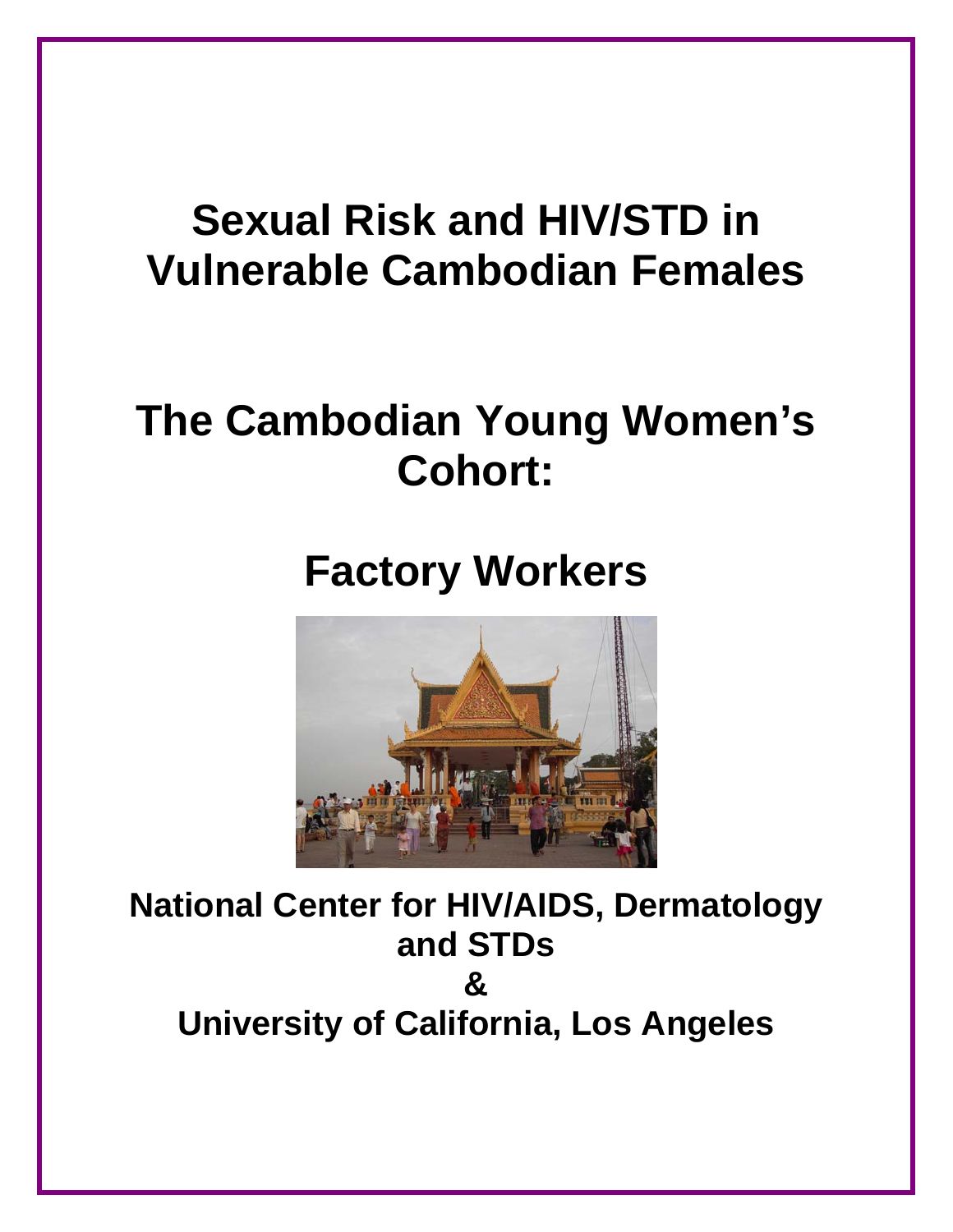# **The Cambodian Young Women's Cohort:**

## **Factory Workers 2005**

**Principal Investigators:** 

**Heng Sopheab, National Center for HIV/AIDS, Dermatology and STDs (NCHADS)** 

**Pamina M. Gorbach, University of California, Los Angeles (UCLA)** 

**Co- Investigators: Roger Detels, UCLA Herb Harwell, Brown University David Pugatch, Brown University**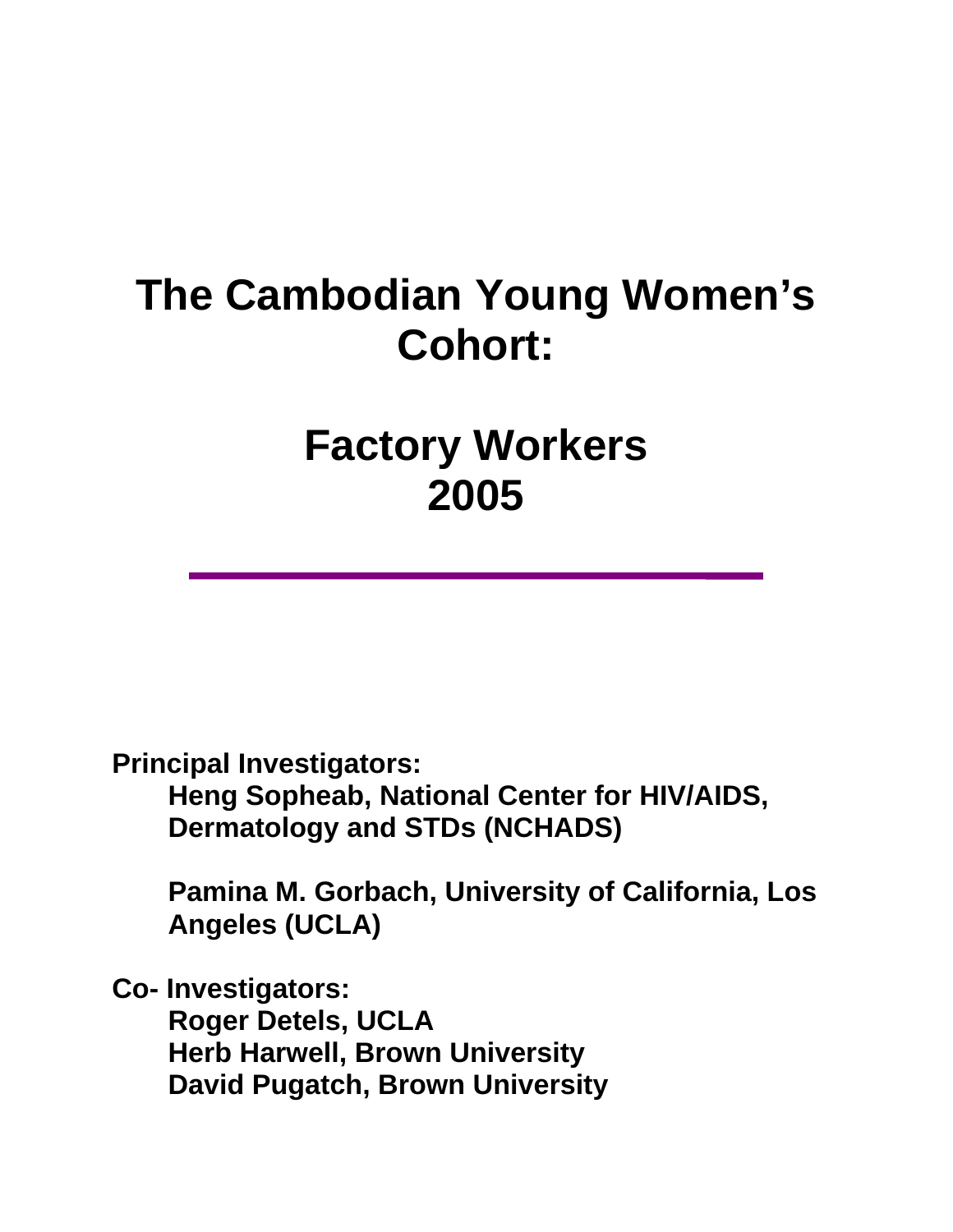## **Study team**

| 1               | Heng Sopheab         | <b>Study director</b>                        | <b>NCHADS<sup>a</sup></b>   |
|-----------------|----------------------|----------------------------------------------|-----------------------------|
| $\overline{2}$  | Mun Phalkun          | Supervisor                                   | <b>NCHADS</b>               |
| 3               | Theng Thi Thara      | Supervisor                                   | <b>NCHADS</b>               |
| 4               | Seng Sopheata        | Interviewer                                  | <b>NCHADS</b>               |
| 5               | Kao Chantha          | Interviewer                                  | <b>NCHADS</b>               |
| 6               | <b>Sok Phalla</b>    | Interviewer                                  | Phnom Penh PAO <sup>b</sup> |
| 7               | Beng Horn            | Interviewer                                  | <b>Phnom Penh PAO</b>       |
| 8               | Pen Chhary           | Interviewer                                  | Phnom Penh PAO              |
| 9               | Chan Sithorn         | Interviewer                                  | Phnom Penh PAO              |
| 10              | Huy Samsereychan     | Phlebotomist                                 | Phnom Penh PAO              |
| 11              | <b>Phum Phayrith</b> | Phlebotomist                                 | <b>Phnom Penh PAO</b>       |
| 12 <sup>°</sup> | Mam Sovatha          | Field work assistant                         | <b>NCHADS</b>               |
| 13              | <b>Bita Amani</b>    | Research assistant and<br>report preparation | $\mathsf{UCLA}^\mathsf{c}$  |

a. Provincial AIDS Office

b. National Center for HIV/AIDS, Dermatology and STDs

c. University of California, Los Angeles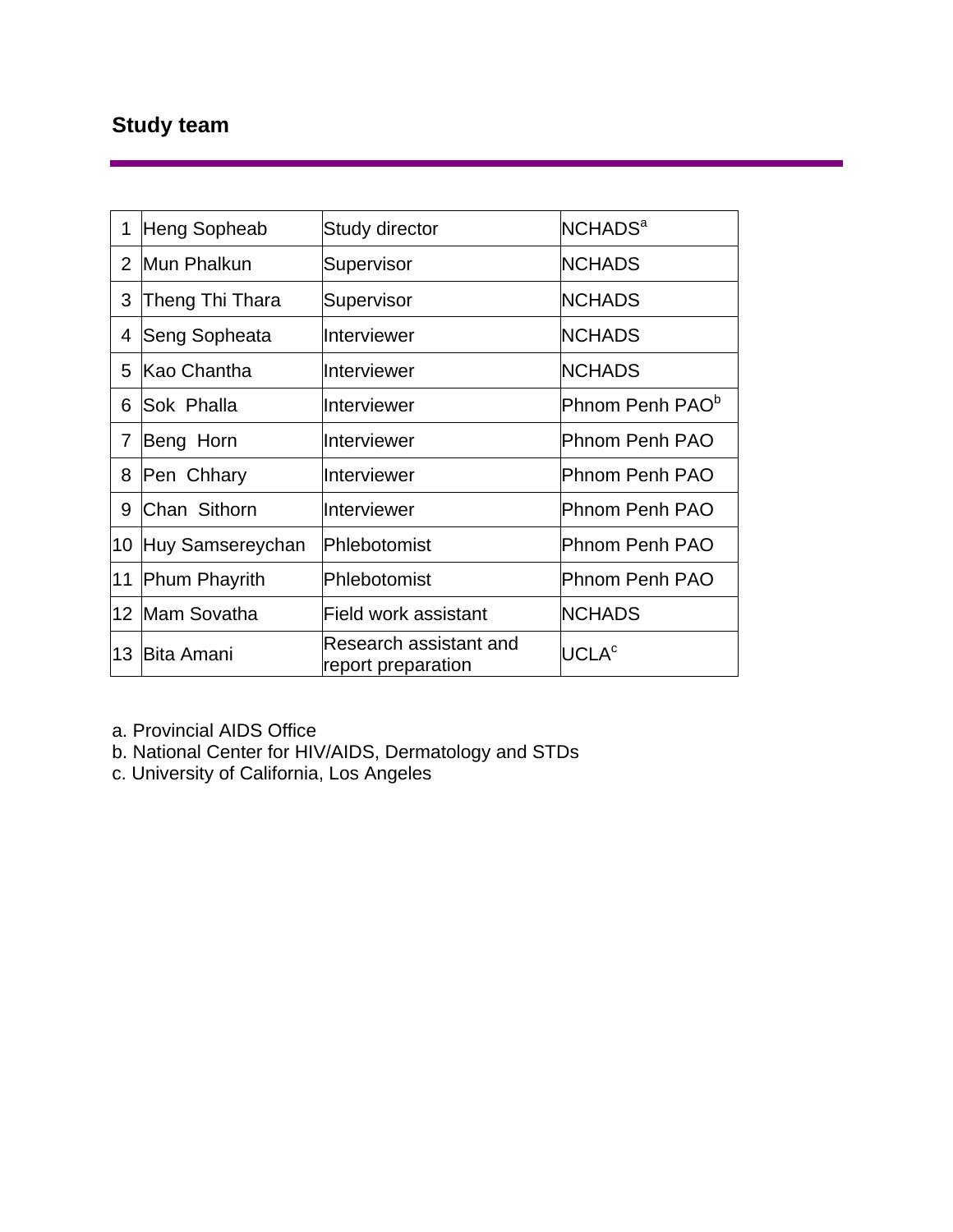## **Table of Contents**

|                                                                               | <b>Pages</b>    |
|-------------------------------------------------------------------------------|-----------------|
| I. Introduction                                                               | 4               |
| <b>II. Previous Studies</b>                                                   | $6\phantom{1}6$ |
| III. Objectives of Cambodian Young Women Cohort                               | 8               |
| IV. Methodology                                                               |                 |
| 1. Study Population                                                           | 9               |
| 2. Study Design                                                               | 9               |
| 3. Sampling                                                                   | 9               |
| 4. Method of Subject Identification and Recruitment                           | 10              |
| <b>5. Study Procedures</b>                                                    | 11              |
| 6. Loss to Followup/Withdrawl                                                 | 15              |
| <b>7. Special Considerations</b>                                              | 16              |
| <b>V. Results</b>                                                             |                 |
| 1. Social and Demographic Characteristics of<br><b>Factory Workers</b>        | 17              |
| 2. Partnerships: Marital Status, Sweethearts,<br><b>Expectations</b>          | 17              |
| 3. Sexual Experience and Condom Use                                           | 22              |
| 4. Living Situation and Migration History                                     | 23              |
| 5. Reproductive Health (discharge, douching,                                  | 24              |
| lubrication, pregnancies, live births)                                        | 25              |
| <b>6. Past Employment History</b>                                             | 25              |
| 7. HIV and Drug Use<br>8. HIV HSVII Prevalence and HIV HSVII Incidence 1 year | 26              |
| 9. HSV-2 Risk Factors                                                         | 27              |
| 10. Changes in Year 2                                                         | 28              |
| <b>VI. Conclusions</b>                                                        | 32              |
| <b>VII. Recommendations and Implications</b>                                  | 34              |
| <b>VIII. Acknowledgements</b>                                                 | 35              |
| IX. References                                                                | 36              |
|                                                                               |                 |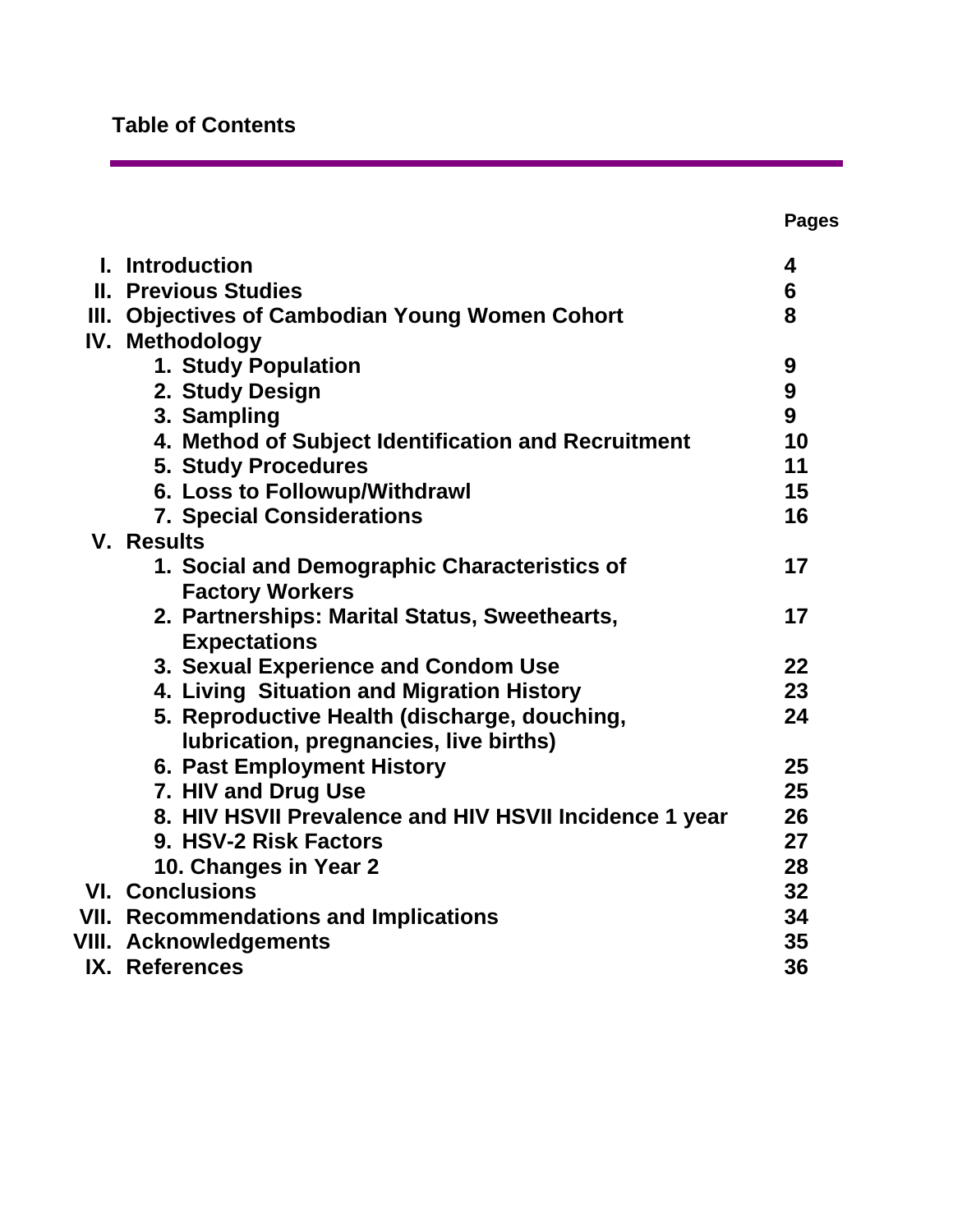### **I. Introduction**

Cambodia is wrestling with a growing HIV/AIDS epidemic that is seeping from core groups into the general population.<sup>[1,](#page-36-0)[2](#page-36-1)</sup> HIV prevalence is monitored systematically by the HIV Sentinel Surveillance Program (HSS) of the Cambodian National Center for HIV/AIDS, Dermatology and STD (NCHADS). The rate among pregnant women in 1999 was 2.6%, which is among the highest in Asia, and 33.2% among Direct Female Sex Workers (DFSWs).<sup>[3](#page-36-1)</sup> The high prevalence among women in antenatal care suggests that the epidemic has expanded from core groups such as DFSWs into the general population, thereby classifying Cambodia's epidemic as "generalized".<sup>[4](#page-36-1)</sup> Nonetheless, there remains a high gradient for diffusion from high-risk core groups. In the late 1990s an aggressive, multi-sectoral HIV/AIDS prevention program was scaled up; however, interventions were focused mostly on core groups such as brothel based DFSWs and men in the military. Information, education and communication campaigns aimed at highlighting the risks of HIV/AIDS from commercial sex and widely publicized high HIV prevalence among FSWs increased awareness among Cambodian males of the risks of purchasing sex at venues such as brothels. This has produced a decrease in the purchase of commercial sex by men; in each of the past three years significantly fewer men in all sentinel groups followed in Cambodia's Behavioral Surveillance Survey (BSS) reported recent sex with a FSW. $5$  Instead men may increasingly be turning to women who are not identified as sex workers for sex partners, and may be seeking to establish ongoing "casual" partnerships, a pattern noted in Thailand as their HIV/AIDS epidemic progressed.<sup>[6](#page-36-1)</sup>

At the same time there has been a rapid rise in the number of factories employing young women from rural, traditional communities who are seeking new opportunities for income generation. Factory work in Phnom Penh pays each woman about \$40/month for an 8 hour day, and a large portion of that must go to her housing, food, and clothing costs.<sup>[7](#page-36-1)</sup> Therefore, these young women are constantly pressed for money and often cannot send their families as much as anticipated. In response to these financial pressures, these young women seek other ways to earn money. Aware of these young women's financial vulnerability, recruiters for the sex industry offer them opportunities to gain fast cash through selling sex. There are reports of "pimps" recruiting in the dormitories and group houses of the factory workers, and working with some of the young women who already sell sex to recruit their peers. Additionally, men not involved in the formal sex industry have become aware of factory dormitories as a new site to recruit sexual partners that they perceive to be less risky for HIV than sex workers. These men offer financial assistance and support to these young women in exchange for sex and some develop ongoing partnerships based in the exchange of sex for money or goods - the "casual" partnerships described above. As recent migrants from rural areas, these young women working in factories come from traditional family life in a rural community that does not prepare them for living and working alone as a young woman in a big city. Therefore, these women may be unsure of what is safe and appropriate sexual behavior in this new social context.<sup>[8](#page-36-1)</sup>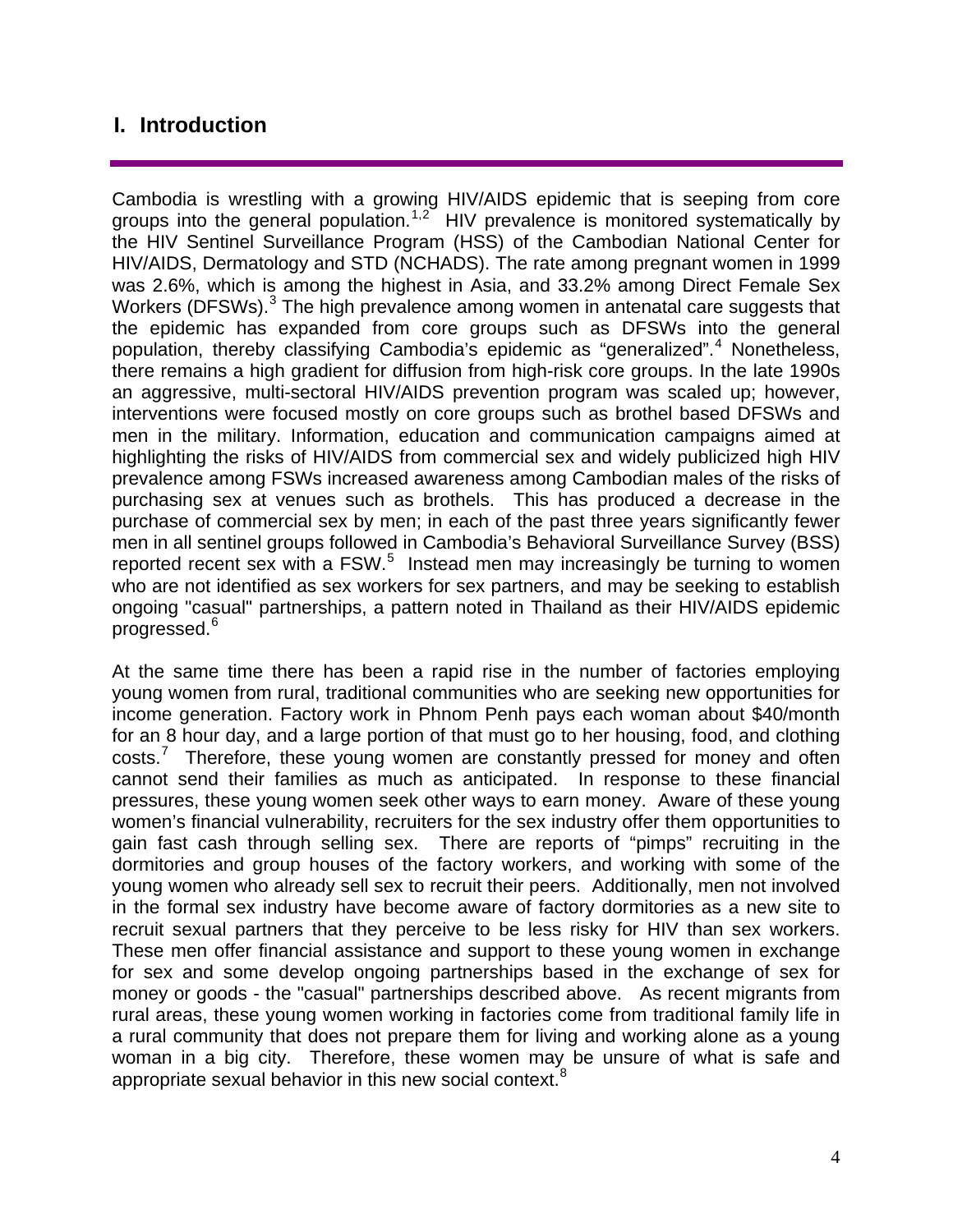NCHADS is concerned at the potential for HIV to spread into the population of young factory workers as they are at risk of being drawn into commercial sex and casual sex. In much of Africa, young women have been noted to be the group with the highest HIV incidence<sup>[9](#page-36-1)</sup> and most easily infected. Additionally, a recent review of the effectiveness of HIV prevention in developing countries noted that one of the three groups for which there is a dearth of evaluated prevention interventions is youth, especially female youth. In SE Asia, young women employed in formal sex work have also clearly been the subpopulation with the highest HIV incidence.[10](#page-36-1) A changing social organization of sexuality in SE Asian countries, rapidly progressing HIV epidemics, and HIV prevention education that steers men away from commercial sex may result in young women outside of the formal sex industry becoming an emerging group at highest risk of HIV infection with whom there is little experience with effective HIV prevention. Specific information on the risk behavior and sexual partnership patterns of vulnerable young women in Cambodia is necessary to develop appropriate HIV prevention programs.

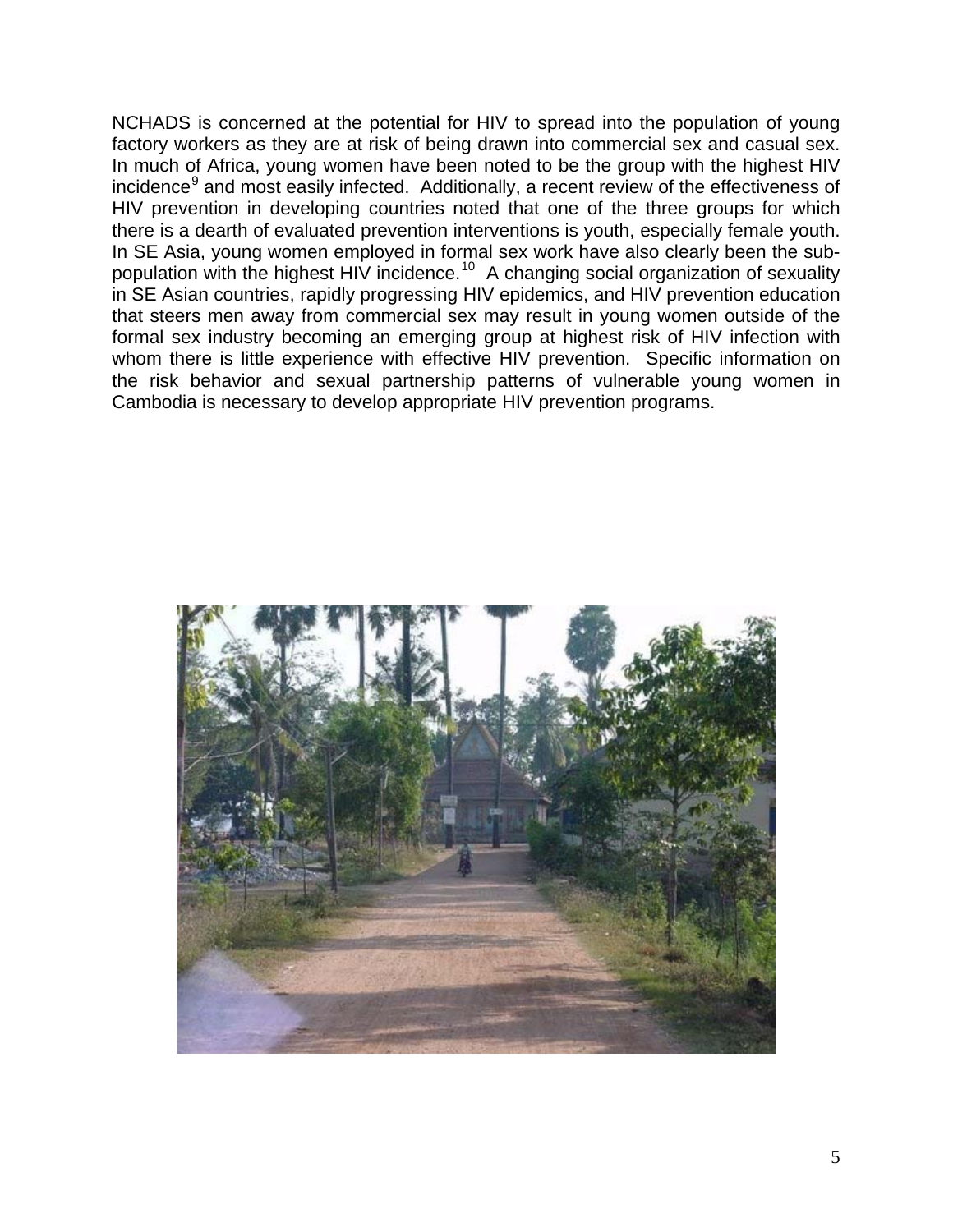### **II. Previous Studies**

There have been mixed findings from research on factory workers in Cambodia conducted to date – with some suggesting sexual risk and other suggesting little sexual activity. Both quantitative and qualitative studies have been conducted but not enough evidence is available from these efforts to provide direction for prevention efforts. The controversy regarding the potential sexual risk of this group of women needs clarification before resources are expended in risk reduction.

Findings from surveys showed few factory workers had sex before marriage, casual sexual partners (such as boyfriends or sweethearts) or multiple sex partners. For example, in the Cambodia Behavioral Surveillance Survey of 1997, conducted in 5 provinces, only 5.5% of never married working woman (who included factory workers and low wage government workers) reported sexual activity.<sup>[1](#page-36-1)1</sup> In addition, 8.9% of all these working woman reported having a sweetheart in the past year and 12.1% of the never married working woman reported having a sweetheart in the past year.<sup>[1](#page-36-1)2</sup> In the1998 BSS 11.0% of unmarried working woman were considered sexually active because they reported an age of first sexual experience.<sup>[1](#page-36-1)3</sup> In addition, 7.4% of all working woman reported having a sweetheart in the past year.<sup>[1](#page-36-1)4</sup> These data suggested few women had risky partners or risky sex.

More recent surveys found even fewer factory women reported risky sexual activity. For example, in an International Labor Office (ILO) 2001 study, less than 1% of never married working woman reported sexual activity in Sihanouk Ville.<sup>[1](#page-36-1)5</sup> In a 2005 World Cambodia Vision of female factory workers and high school students along highway 4 and highway 5 only 2.3% of never married women reported being sexually active and 90% of sexually active female factory workers reported their first sexual partner was their husband and 6.6% reported their first sexual experience to be with a sweetheart.<sup>[16](#page-36-1)</sup> Finally, in the ILO/ United States Department of Labor HIV/AIDS Workplace Education Program Baseline Survey Cambodia conducted in September 2004 in Phnom Penh and Siem Reap 1.7% female workers (hotel and factory) reported sex with a non-regular partner in the past 3 months.<sup>[17](#page-36-1)</sup> In all of these surveys there was little evidence that factory workers were at high risk for HIV/AIDS through risky sex.

There have also been qualitative studies on the behaviors and activities of factory women in Cambodia. One of these by The Japan International Cooperation Agency in 1999 women in focus group discussions reported their fellow factory women had serious boyfriends and that these boyfriends were acquired about 5-6 months after moving to the city.<sup>[18](#page-36-1)</sup> This report suggested a sexual revolution was occurring amongst the young women because participants indicated knowing locations, such as cheap cabins, where couples could go and have sex. In another focus group study by CARE International in Cambodia published in 1999 to assess the sexual needs of garment workers found no consensus among male and female participants about the percentage of their coworkers that had relationships or were sexually active.<sup>[1](#page-36-1)9</sup> For example, one man indicated that about 75% of the factory women had sweethearts while another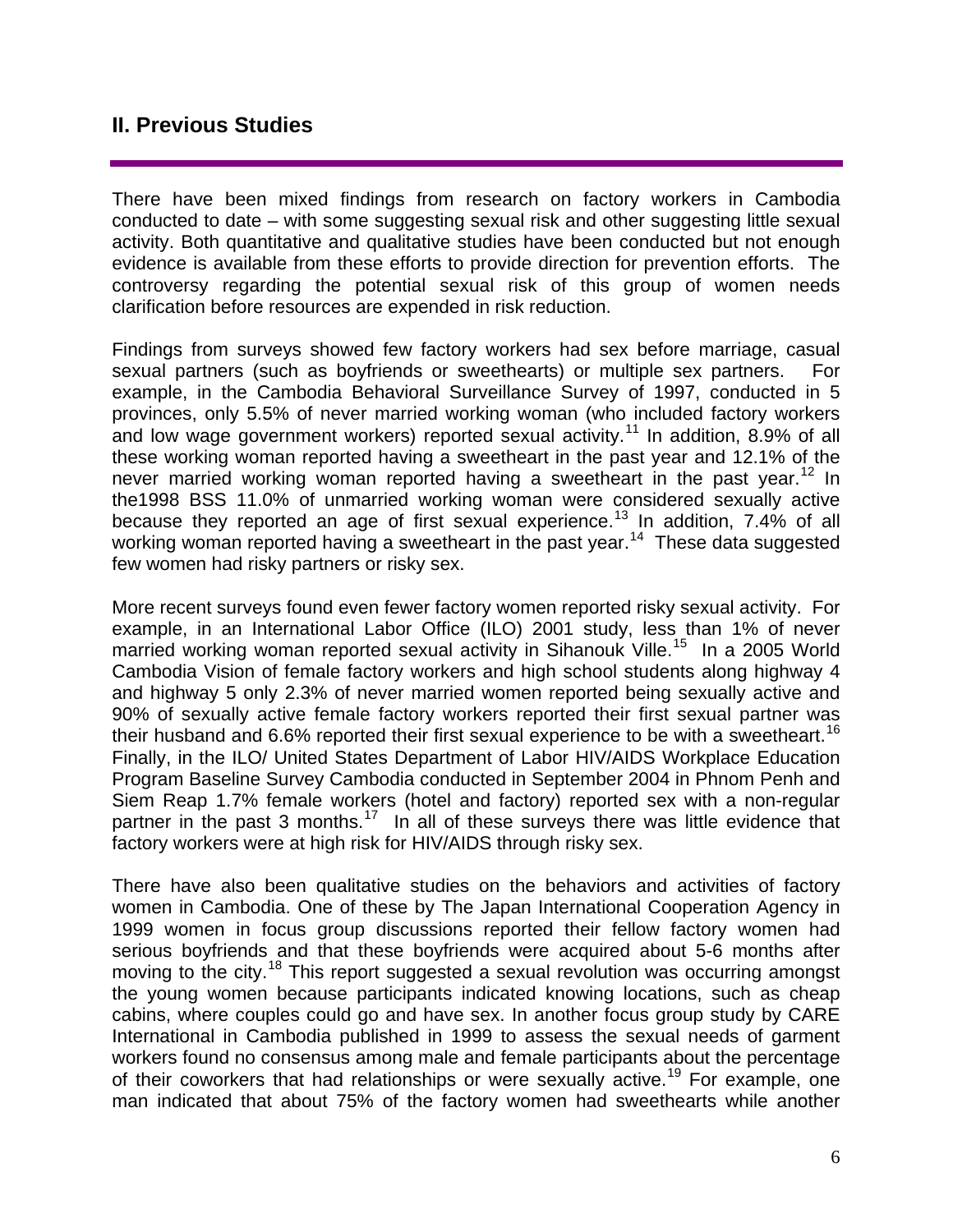group reported very few factory women had sex, and that those unmarried people who had sex were engaged to be married but there were participants reported that factory workers experience violence and forced sex.[20](#page-36-1)

As findings from these qualitative studies contradicted the results from the surveys, there was a need for a definitive study to measure the amount of risk for HIV/AIDS to female factory workers.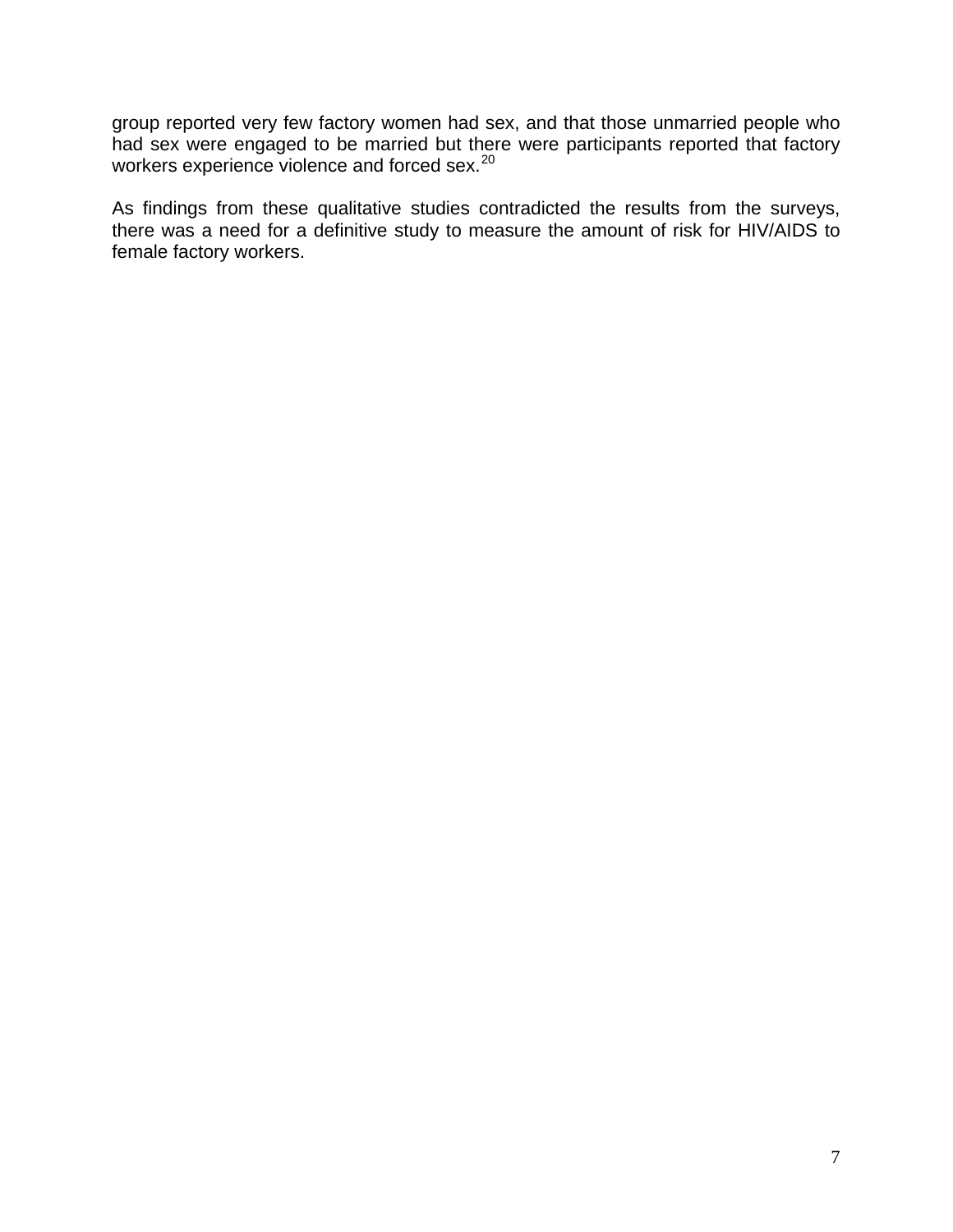## **III. Objectives of Cambodian Young Women Cohort**

- 1. To conduct a comprehensive study of sexual behavior and risk for HIV/AIDS using biomarkers among young women potentially at risk
- 2. To measure baseline HIV and Herpes Simplex Virus type 2 (HSV-2) prevalence among young female factory workers
- 3. To assess HIV and HSV-2 incidence, cohort retention, and behavior change after 1 year among young female factory workers

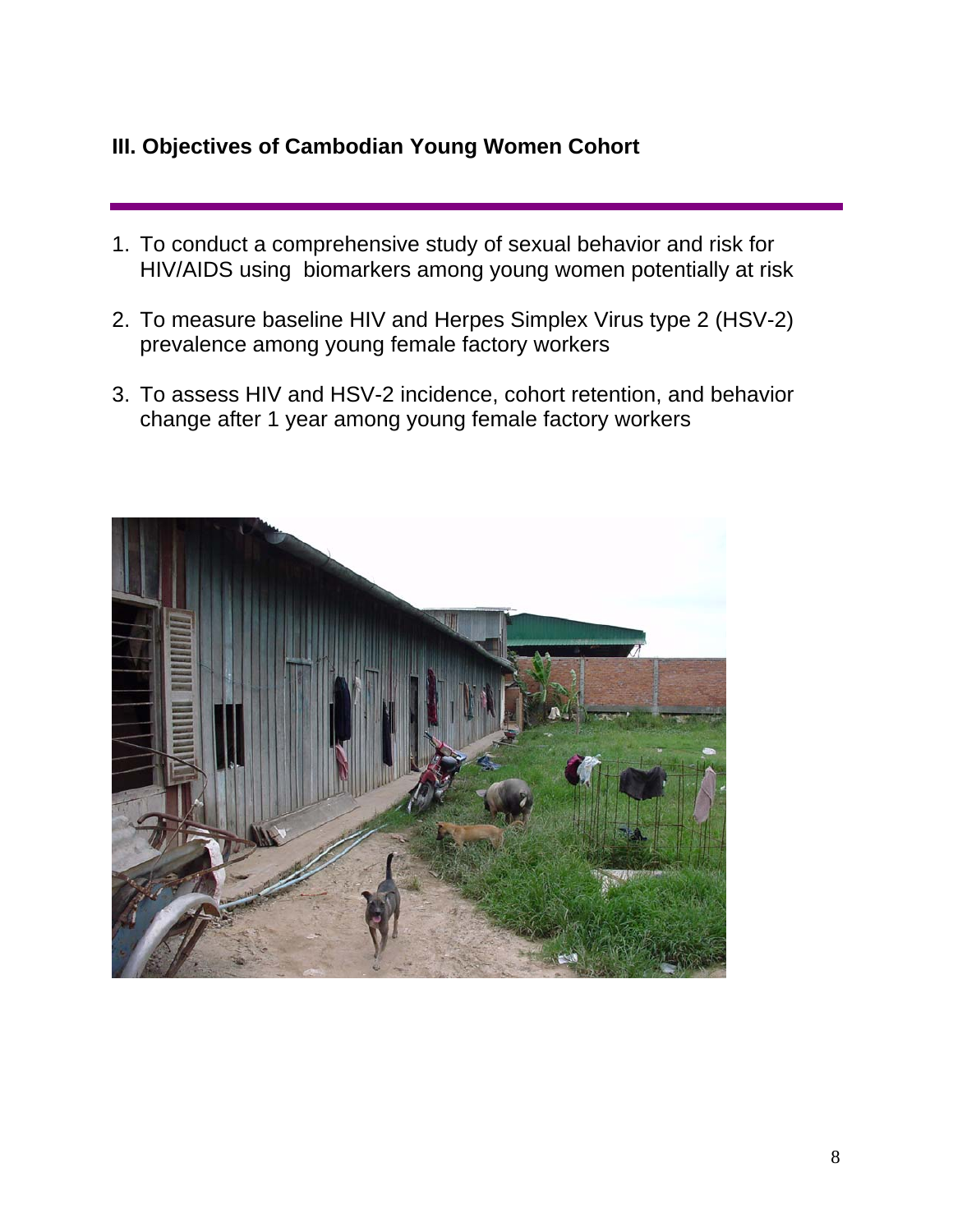## **IV. Methodology**

#### 1. Study Population

The study population consisted of women working in factories in Phnom Penh. The women were at least 18 years of age and spoke Khmer as their first language.

#### 2. Study Design

The Cambodian Young Women Cohort recruited women from October 9 to November 2 of 2002, contacted the women three months after baseline recruitment, and followed up with the women one year after initial enrollment. During baseline visit, women gave informed consent, completed a locator form, underwent a blood draw, and completed an interview with a trained interviewer. For their contributions to the study, the women received a gift. Three months later, the study staff attempted to locate the same women to verify and update the locator form, and gave them a gift for their time. One year later (October 16 to November 21 of 2003), follow-up data was gathered from those women from the initial cohort that were able to be located. The procedures at the follow-up visit were similar to baseline visit. During this time, women gave informed consent, underwent a blood draw, completed an interview with a trained interviewer, and received a gift. All the materials (recruitment scripts, informed consent forms, locator forms, questionnaires, and protocols) used in the study were reviewed and approved by the Cambodian National Ethics Committee (NEC) and University California Los Angeles Institutional Review Board (UCLA IRB).



#### 3. Sampling

The study involved a multi-stage representative sample of women in Phnom Penh working in factories selected from their living quarters. In the first stage, two districts Tuol Kork and Meanchey, containing an abundance of factories, were chosen as study sites. The two districts selected were chosen amongst seven in the city of Phnom Penh using Probability Proportional to Size (PPS) sampling. In the second stage, two communes per district were selected using PPS for a total of four communes: Tuek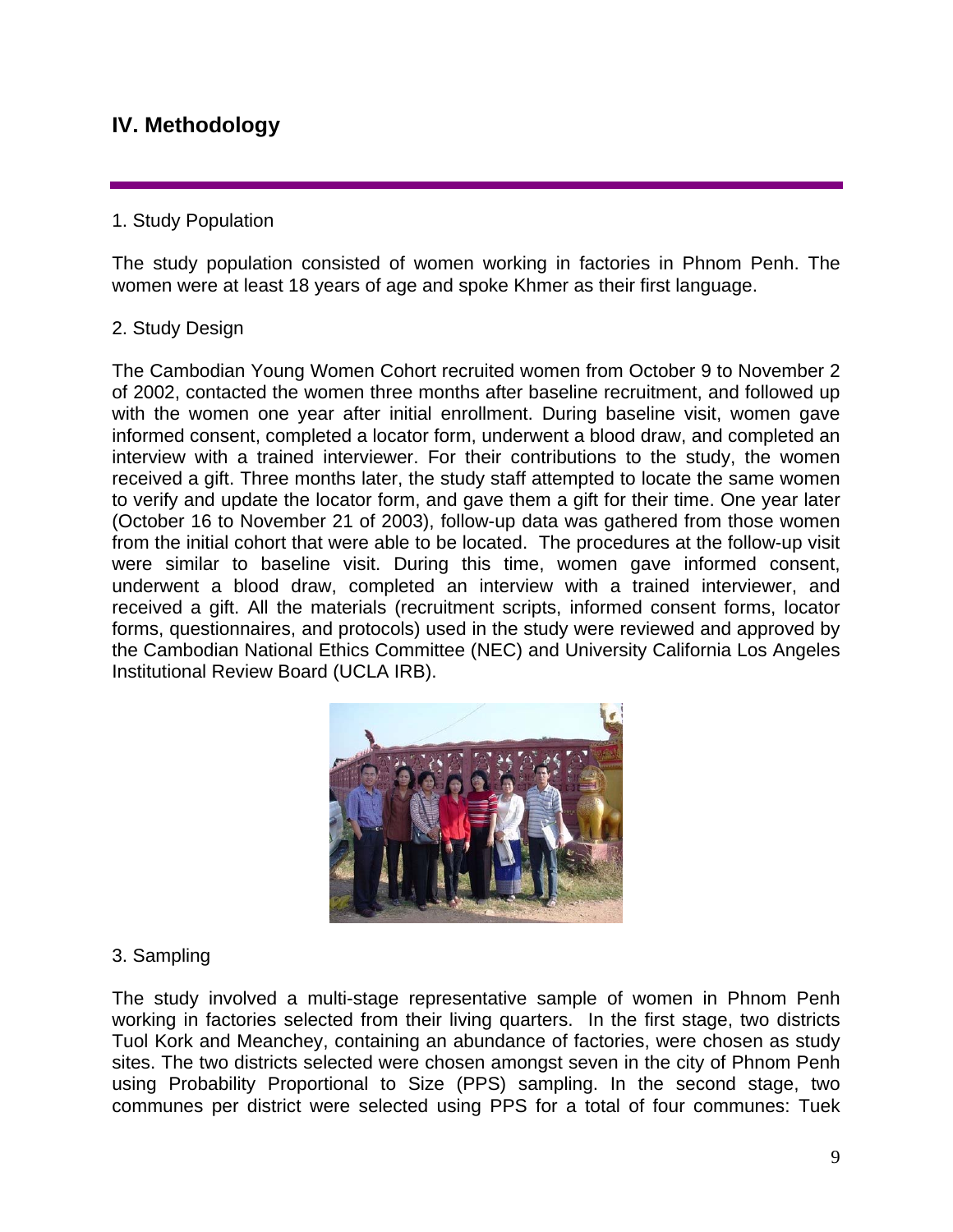Leork III, Boeung Kork II, Stueng Meanchey, Chak Angre Loeu. The next stage involved selecting one village per each of the four communes. These included: village 01 in Boeung Kork II Quarter, village 06 in Tek Leork III Quarter, village Damnak Thom in Stung Mean Chey Commune, and village Prek Takong in Chak Angre Loeu Quarter. Finally, approximately 115 women were randomly selected from the four villages in their dorms in the procedure listed below.



To create a sampling frame, maps and a list of all the factory dormitories in each neighborhood of the selected village were created by the Phnom Penh AIDS Office a week prior to data collection. The list named each dorm and identified the total number of women in each. In addition, the list outlined all the households that hired rooms for factory workers, the number of rooms in each household, and the average number of women in each room. In order to decrease bias and guarantee a representative sample, a random number was generated from one to the total number of individuals in the population, and the cluster, each household unit, within which the random number fell, was selected as the first cluster. All individuals in the cluster were interviewed with a "take-all" approach. If a woman was not there, if for example she was still on duty in the factory, the study team attempted to contact her two additional times. Since some women left the factories at 4:30 pm, some at 6:00 pm others at 8:00 pm, it was necessary to vary the timing of the visits. The procedure was repeated until the sample size was attained, approximately 115 women from each village, resulting in a selfweighted sample. A total of 464 women consented to being interviewed and gave blood for HSV-2 and HIV testing.

#### 4. Method of Subject Identification and Recruitment

The first step in identifying and recruiting subjects was to obtain the cooperation of owners of dormitories to prepare the lists of potentially eligible women in each site for the sampling frame. Since the study was conducted as part of an activity of Cambodia's HIV surveillance program, there was already a good relationship with local dormitory owners. This established relationship aided the NCHADS staff in gaining access and locating women who belonged to the randomly selected clusters describer earlier. Once women belonging to the desired cluster were located, they were approached by a staff member and queried as to their potential eligibility. Eligibility criteria were 18 years or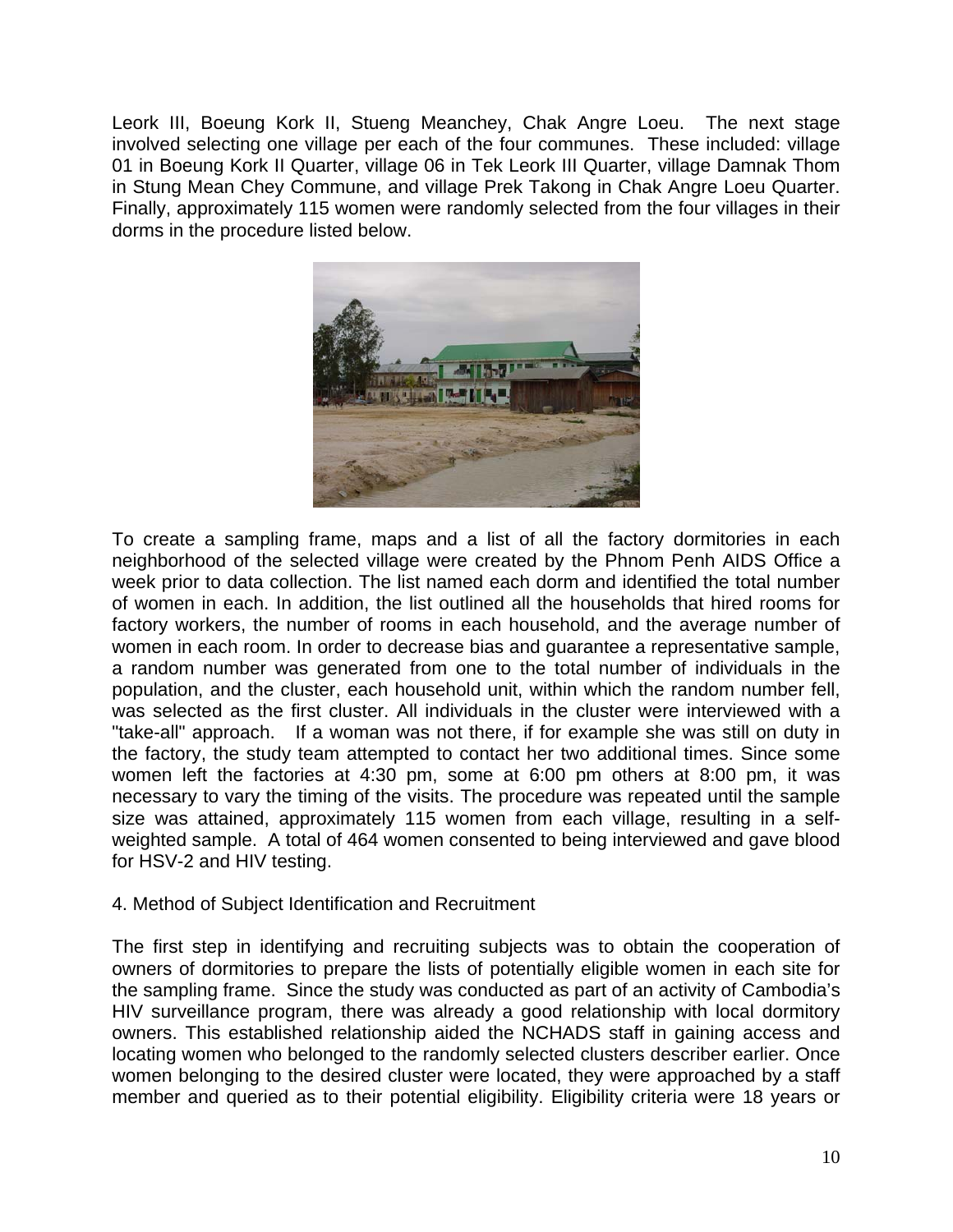older, fluent in Khmer, and currently employed as a factory worker. Upon verification of eligibility, the NCHADS staff member read the potential participant the IRB approved recruitment script. If the potential subject agreed to participate, the trained study staff member obtained oral informed consent by reading the consent form and completed a locator form for future contact information of the participant. The locator information form requested the workplace address, home address, and telephone number for the individual and a close contact person.



#### 5. Study Procedures

During the fieldwork, the Co-Principal Investigator (CoPI) and supervisors were present at all times to help the team to solve any problems of coordination, administration or questionnaires, and to ensure interviewers followed the study protocol. Privacy and confidentiality were monitored and stressed as was the participant's right to refuse

All eligible women agreeing to participate in the study gave oral informed consent prior to data collection. The investigators believed that the study participants would better understand the study protocols and the voluntary nature of participation if it was explained to them orally. The process of consent was conducted in a quite location separate from the other factory women and staff. Each woman was given a copy of the consent form for her own personal records.

After obtaining informed consent, the interviewer filled out a locator form for each participant. The locator form requested the workplace address, home address, and telephone number for the individual and a close contact person. In addition, the locator form had a designated identification area where a unique identifier number was written and later removed and stored separately from the locator form. Later, the names and identifiers were used to create a master "key". The "key", containing only the participant's study number, name, and enrollment date, have always been kept in a locked file cabinet in Phnom Penh, where only the Study Coordinator and Principal Investigators have had access to it. Since the purpose of the unique identifier was to protect patient confidentiality and privacy, only the unique identifier was used to mark questionnaires, blood specimens, and lab data.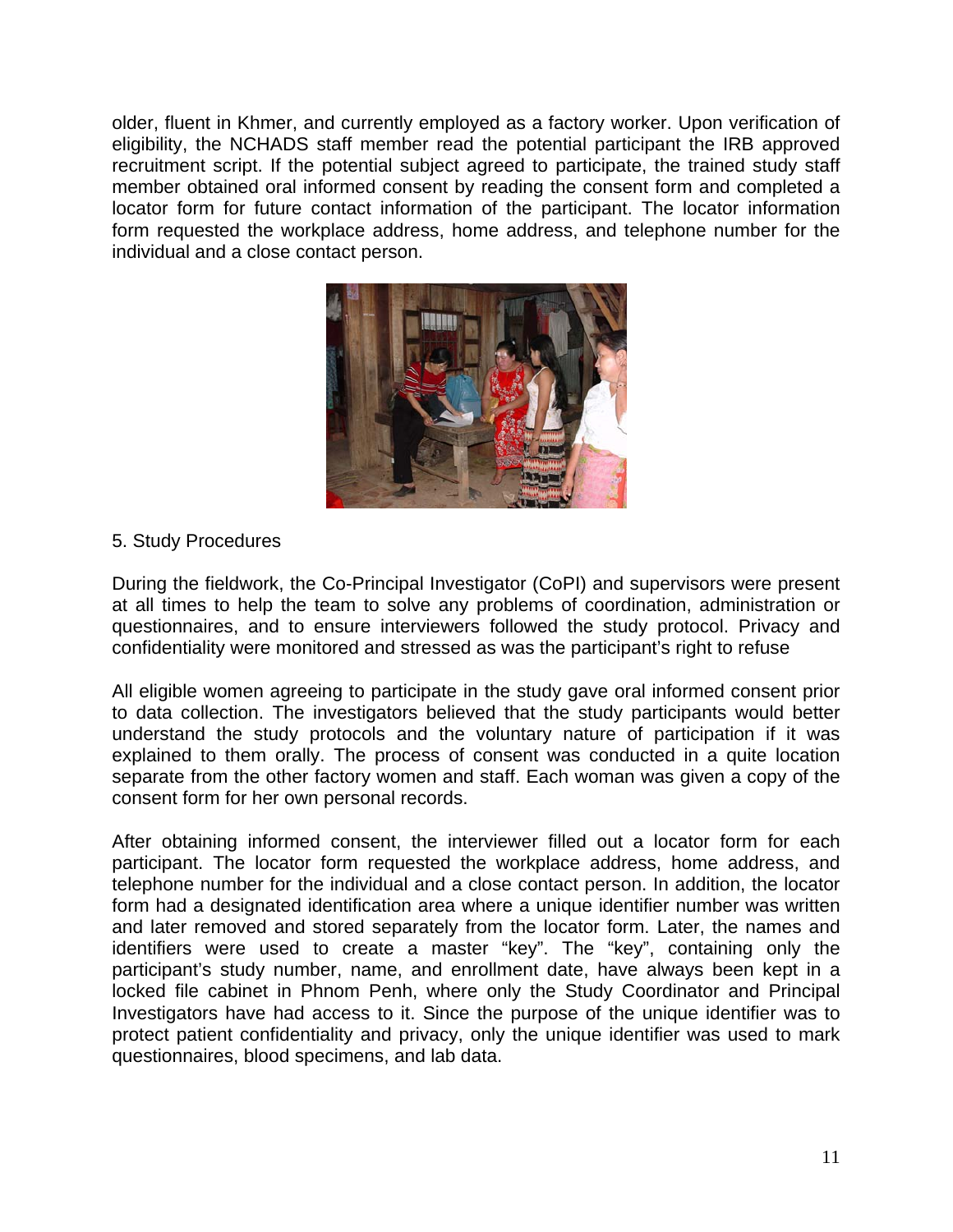

The questionnaire administered to all study participants was developed by the study investigators to capture the individual living situations, partnership characteristics, work history, sexual behaviors, and other variables hypothesized to affect risk behavior. In order to compare changes in behavior among factory workers over time, the questionnaire included exact questions from the Cambodian BSS that included factory workers in 1997 and 1998. Questions were also included from the questionnaire from BSS for women in high risk groups (such as sex workers and those in beer companies) to allow for comparisons between factory workers and higher risk women. Other data collected included socio-demographic characteristics (marital status, level of education, income), age at first sexual intercourse, frequency of condom use, type of sexual partners (client, regular client, boyfriend), STD health care seeking behavior, hygienic practice and mobility. The questionnaires were pre-tested, translated and backtranslated into Khmer.

Due to the sensitive nature of the questions being asked, the investigators chose to use BSS interviewers, a team drawn from Ministry of Health offices outside of the local AIDS office that had five years of experience administering questionnaires on sexual behavior. The interviewers conducted oral one-on-one interviews in private using the questionnaire. The interviewer marked the questionnaire only with the study identifier and conducted the interview in a quiet place away from the other participants. The study supervisor insured that no other bystanders were listening to the questions or responses. In addition, the supervisors checked and edited each questionnaire upon completion to ensure the accuracy and consistency of the data collected.

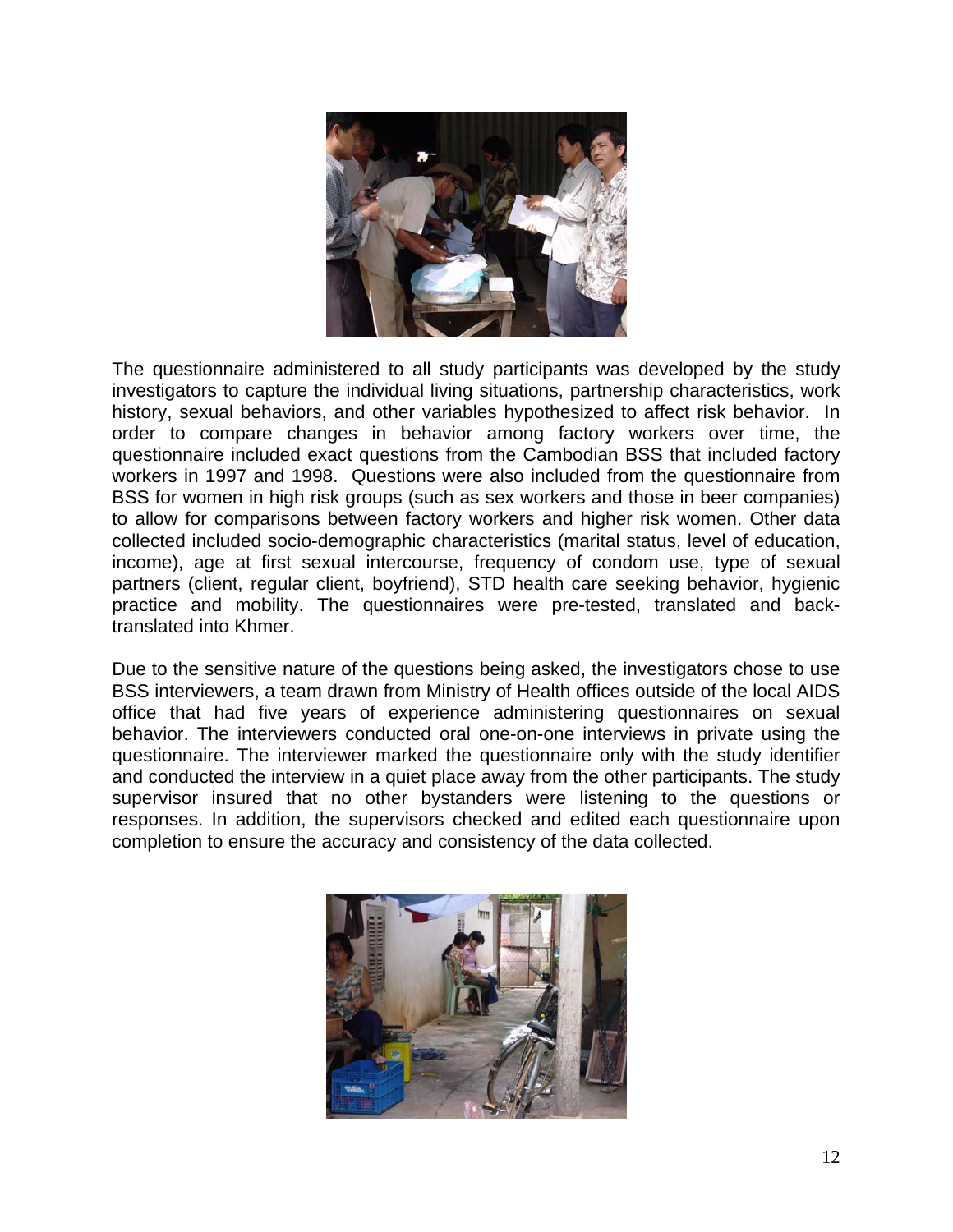Besides the questionnaires, the study collected blood specimens to determine associations between reported behavioral risk, partnership types, and sexually transmitted disease. The diseases tested for were HIV and HSV-2. Although HIV prevalence is not a good measure of recent risk behavior, it does show history of risk and potential for transmission to others. HSV is a well-known cofactor and enhancer of HIV transmission and HSV serology has also been used to assess a population's age of sexual debut and rate of acquisition of genital herpes. It has been suggested that HSV-2 antibody results may provide measures of sexual behavior such as the amount of multiple partnerships in a population.<sup>[21](#page-36-1)</sup> The importance of HSV as a potential cofactor in HIV transmission is well established and more than 30 epidemiologic studies have shown a [2](#page-36-1)-4 fold risk of HIV acquisition with HSV prevalence.<sup>22</sup> As a result, HSV prevalence and incidence data are crucial to determining the usefulness of potential interventions in a vulnerable population. Recent data also suggest that antibodies to HSV types 1 and 2 may decline with time, and therefore, serial assessments provide greater validation of findings.<sup>[23](#page-36-1)</sup> An experienced NCHADS phlebotomist drew the blood by venipuncture into a specimen tube marked with the unique study identifier. The specimens were transferred from vacutainer tubes to cryotubes every morning and then kept frozen before being shipped to Brown/Tufts Laboratory, Brown University and screened at the Cambodia National Institute of Public Health (NIPH) laboratories.



Prevalence at baseline and after one year for HIV and HSV was calculated as the percent of women testing positive for either disease at either point. Incidence for HIV and HSV was calculated as percent of new cases after one year, the number of women who were negative at baseline but tested positive at one year follow-up.

An NCHADS supervisor arranged to have all questionnaire forms collected and specimens transported, and stored by the NIPH Laboratories. The results of the blood test were sent to the principal investigator by study number as an electronic file. All the serologic results had the same unique study identifier number as the HIV testing results and questionnaire. As a result, the biomarkers and questionnaire results could be linked to each other. In order to ensure participant privacy, no personal information of the participant was used and all of the study forms, including locator forms, were stored apart from the master key. The locator forms were kept in a locked cabinet in the study office. All questionnaires and HIV results from the laboratory were entered in to the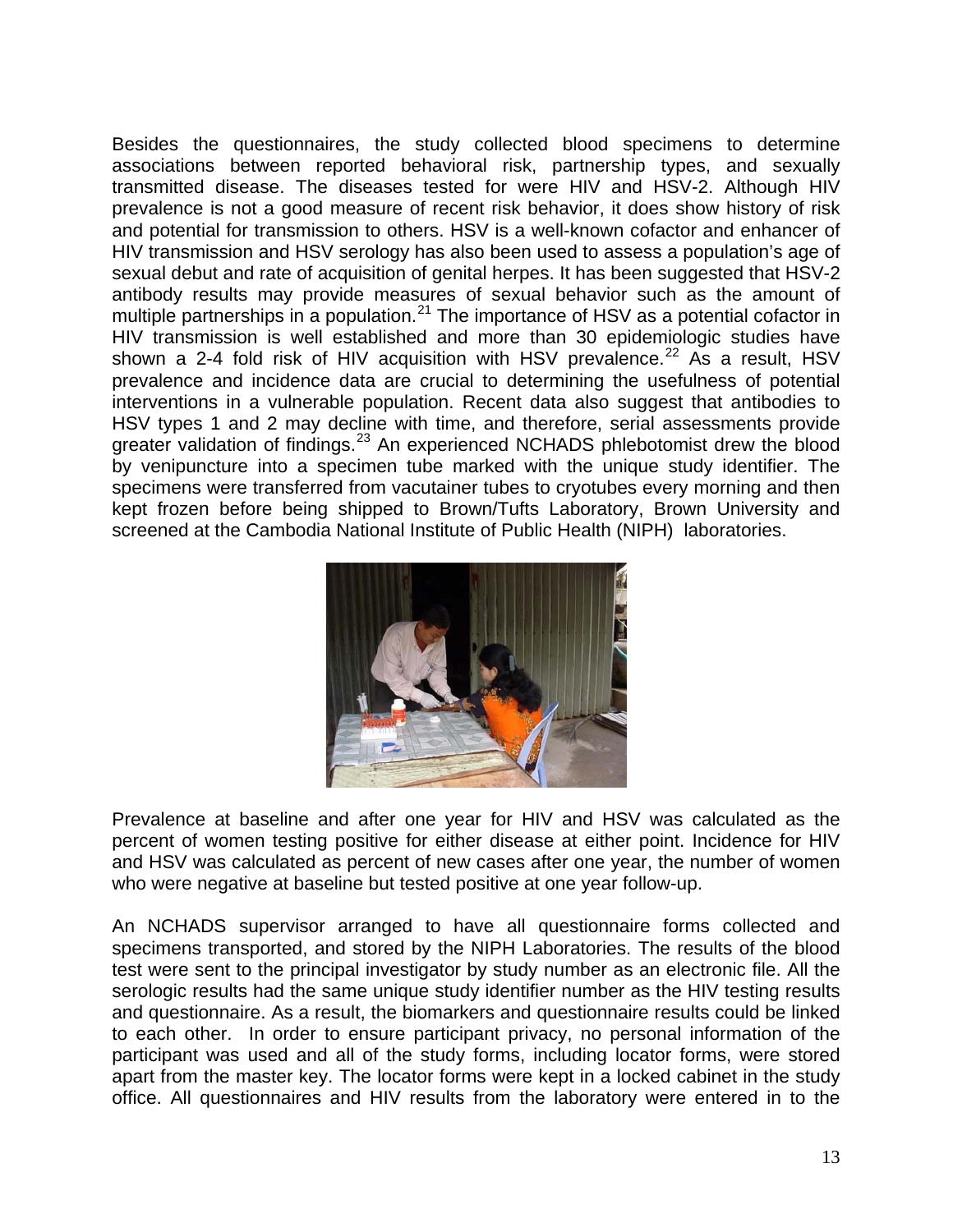Surveillance Unit computers at NCHADS, which were password protected and only accessed by the study coordinator and Principal Investigators. A backup of these files (without personal identifiers) was updated regularly and sent electronically to the UCLA Principal Investigator who kept a copy on her computer at the School of Public Health building on the UCLA campus. All study questionnaires, test results, and the master key will be destroyed five years after study completion. Laboratory specimens will remain frozen at the Lifespan/Brown/Tufts laboratory and computer files containing only study numbers will be maintained on the principle investigator and study coordinators computers.

One year after baseline, the NCHADS staff returned to the original study sites to administer a follow-up questionnaire and collect blood specimens. The Phnom Penh AIDS Office was responsible for contacting Chiefs of Quarters/communes and key local authorities of villages to inform them that the follow-up data collection would take place.



Prior to returning to the field, the study key was unlocked by the study coordinator to match the participant names and study identifiers to ensure that the identifier number used on the followup questionnaire and specimens would be the same as baseline. Only the "key" was transported to the field in a locked study box, no lab or questionnaire data. Therefore, neither the study coordinator nor interviewers knew who had tested positive or had seen the baseline questionnaire.

The follow-up questionnaire asked the women to report their behavior in the past year since the baseline interview. Once again, the interviews were conducted in a private location away from the other participants, study staff, and factory workers. The phlebotomist drew the blood by venipuncture into a specimen tube. Follow-up questionnaires and tubes were marked with the unique study identifier given to each woman at baseline. An NCHADS supervisor arranged to have all questionnaire forms collected and specimens transported, stored, and analyzed by the NIPH Laboratory.

Participant privacy and comfort were of high importance, especially during data collection. As a result, the study required all interviewers to undergo 3 training sessions.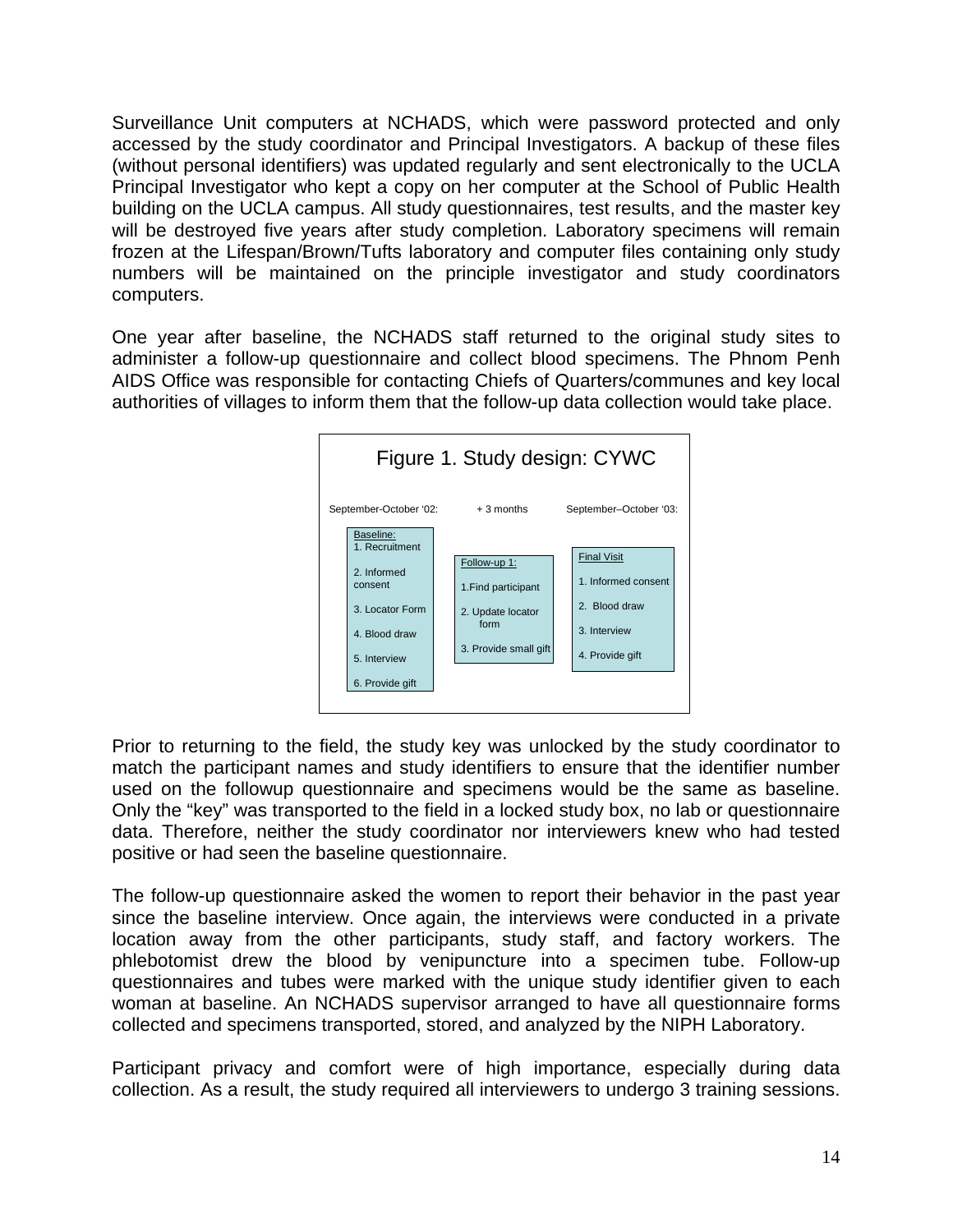The first training was prior to data collection, occurred between August 15-16, 2002, and was conducted by the study principle investigators. During this time, interviewers reviewed study protocol, recruitment materials, locator forms, and the questionnaire. In addition, the interviewers were trained on their roles, confidentiality, privacy, and the process of informed consent. The second training was a refresher session held two days before the data collection. The interviewers and phlebotomists were asked to participate at this time, so that they were clear about what needed to occur during the fieldwork. The last refresher training was held on October 15, 2003 in preparation of the follow-up data collection. As before, the training was facilitated by the study principle investigators. All interviewers and phlebotomists were the same as the year one baseline data collection, except for one interviewer and one phlebotomist who were replaced. Training materials and revised forms were reviewed. The data collection process was discussed and the usage of the same study identifiers as baseline for each participant was emphasized. The investigators were also concerned with whether the questionnaire fit the local context of the future participants. Therefore, they pre-tested the questionnaire in the field with a group of factory workers from Tek Thla village. The pretest was organized by a local NCHADS team. After all forms and questionnaire were pretested, the appropriate changes were made.

6. Loss to Follow-up/Withdrawal

Three months after the initial enrollment into the cohort, the staff went to the location where the participants were recruited and counted the number of participants in the study still employed there. For those that were no longer working there, the staff person tried to contact the participant by telephone. If the telephone numbers was not valid, then the staff person tried to visit the person at their address. If the participant could not be located through any of these attempts, they were coded as lost to follow-up and no further attempts were made to contact them. Additionally, at the three month contact, if the participant expressed a desire to leave the study and not be contacted again, they were coded as withdrawing from the study and no further attempts were made to recontact them.



For the one year follow-up, if the participant was no longer residing in the dormitory, the study team tried to locate her in the nearby village by asking roommates, house owners,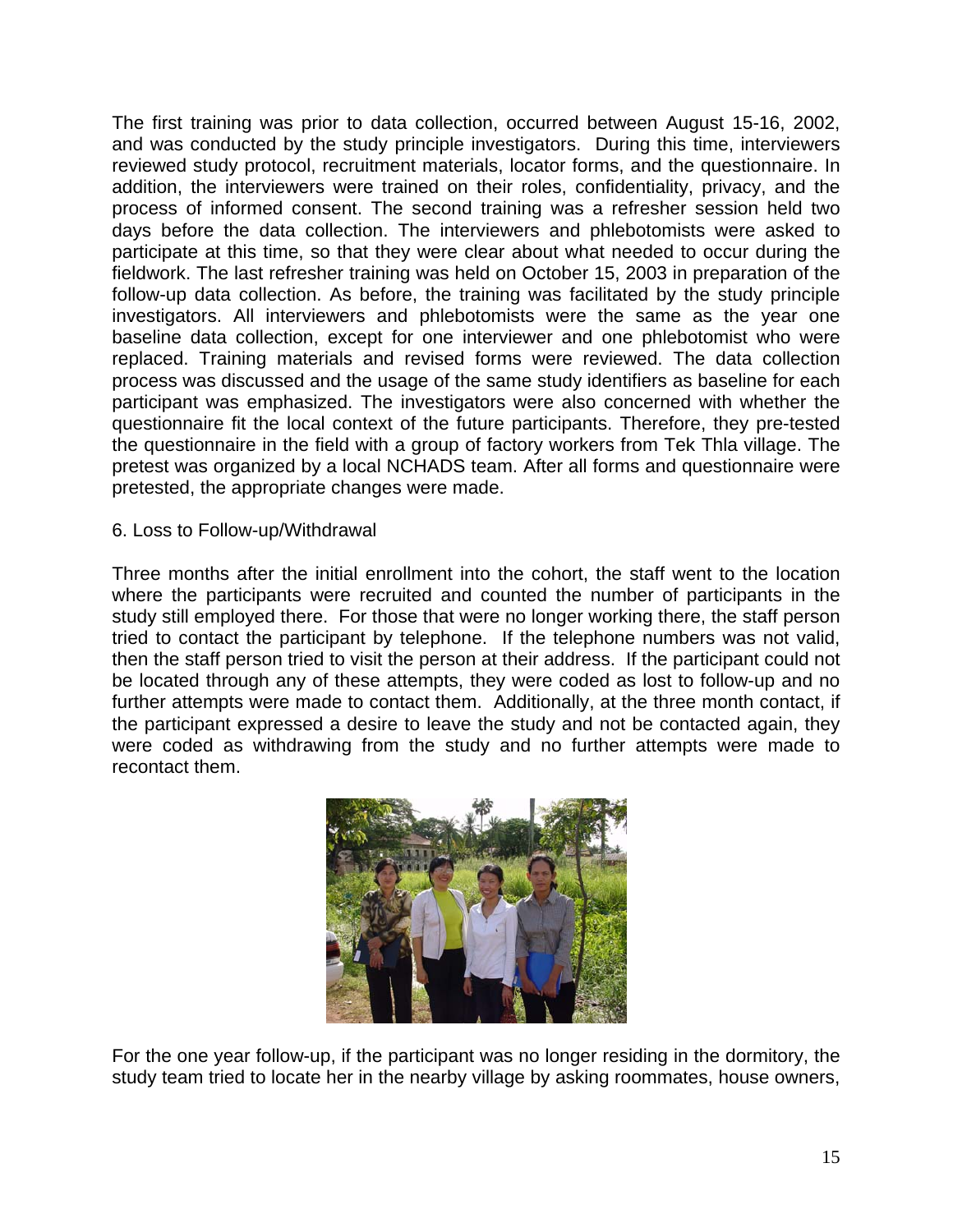friends, and relatives. If they were still unsuccessful, attempts were made to contact the participant via information provided by the locator form.

#### 7. Special Considerations

In accordance with the national policy on HIV testing of NCHADS at the time the study was conducted, HIV testing conducted for the purpose of research or surveillance was required to be anonymous and unlinked. The informed consent system in Cambodia required that all participants were fully aware of this policy and provided oral consent. All women were clearly informed that their blood sample would be tested for HIV and further tested for HSV but that their test result would not be provided to them through the study. Those who wanted to know about their HIV status were referred for retesting at the VTC at the National STD Clinic. A card with the address of VTC at the National STD Clinic was given to the participants.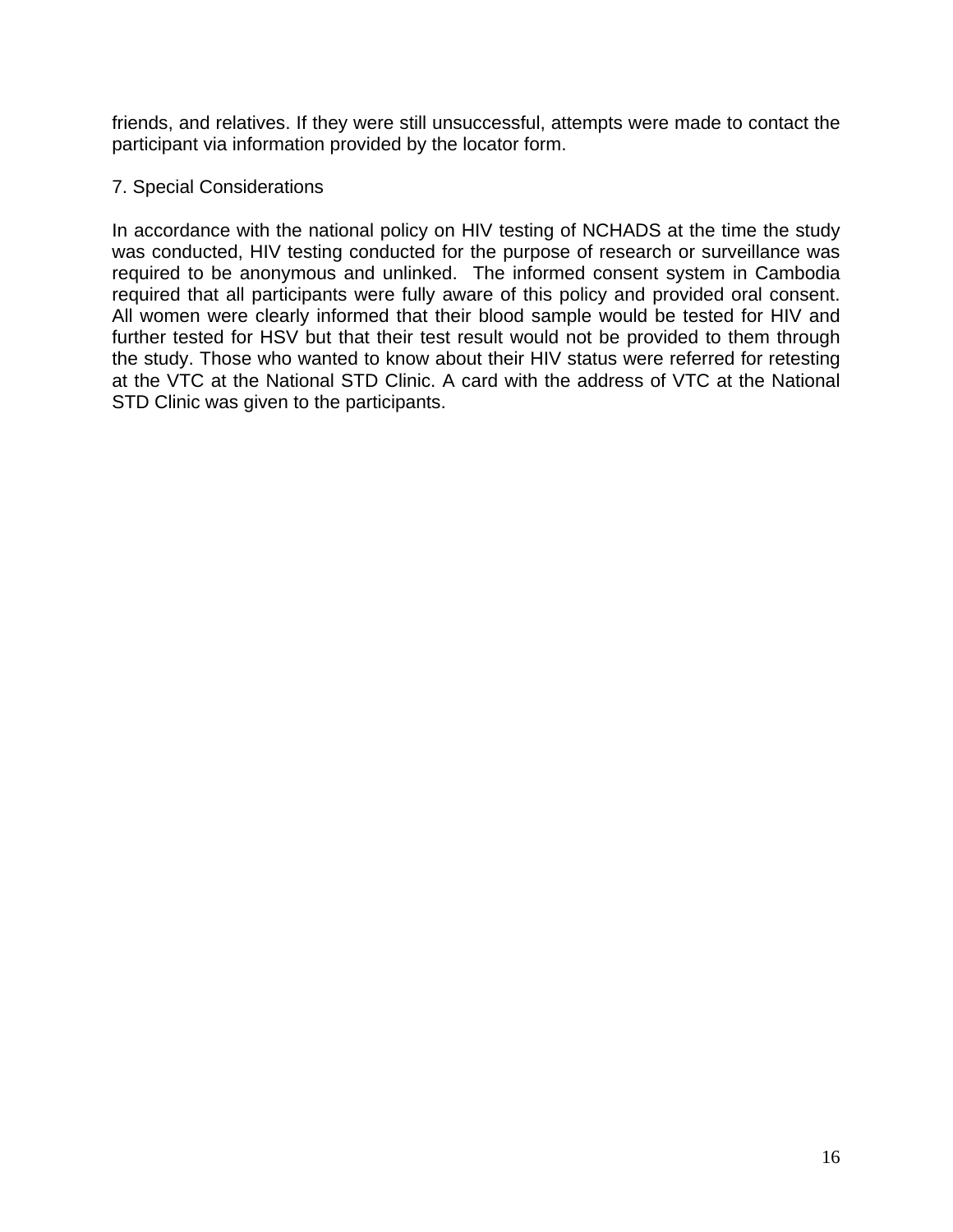#### **V. Results**

#### 1. Social and Demographic Characteristics of Factory Workers

The factory workers were on average 23.4 years of age, had a mean of 5.5 years of school education which is an average of just under completion of primary school, and were earning on average the equivalent of \$US 67 per month. The factory workers were not recent migrants to the city, having lived in Phnom Penh for an average of 3.6 years. The mean number of months the women had been working at their current jobs was 31.8 months (over 2 years). Only about one third (31.2%) of the factory workers were newly employed by the factories (had been working for 12 months or less).

|                                    | Mean | (Median) |
|------------------------------------|------|----------|
| Mean years of age                  | 23.4 | (22)     |
| Mean years of education            | 5.5  | (6)      |
| Mean monthly income                | \$67 | (\$62)   |
| Mean years living in current city  | 3.6  | (2       |
| Mean months working at current job | 31.8 | (24)     |

#### **Table 1: Social and Demographic Characteristics (n=464)**

#### 2. Partnerships: Marital Status, Sweethearts, Expectations

Most factory workers were unmarried; only 8.0% of the cohort reported being officially married and 1.3% reported being married unofficially. Few women reported being divorced (11.0%) or separated (4.5%). Amongst women who had ever been married, most reported that their husbands were chosen for them in an arranged marriage (85.3%). The mean age of marriage for the women who had ever been married was 19.8 years. Overall 24.8% of the women reported ever being married.

#### **Table 2: Marital Status, Characteristics of Marriages, and Relationship Dynamics of Married of Factory Workers**

|                               | %/mean | $(n/m$ edian $)$ |
|-------------------------------|--------|------------------|
| Marital Status (n=464)        |        |                  |
| Currently - Officially        | 8.0%   | (37)             |
| Currently - Not officially    | 1.3%   | (6)              |
| <b>Never</b>                  | 75.2%  | (349)            |
| <b>Divorced</b>               | 11.0%  | (51)             |
| Separated                     | 4.5%   | (21`             |
| Ever Married (n=115)          | 24.8%  |                  |
| Mean age, median              | 27.2   | (26)             |
| Mean age marriage, median     | 19.8   | (19)             |
| Parents chose husband (n=116) | 85.3%  | (99)             |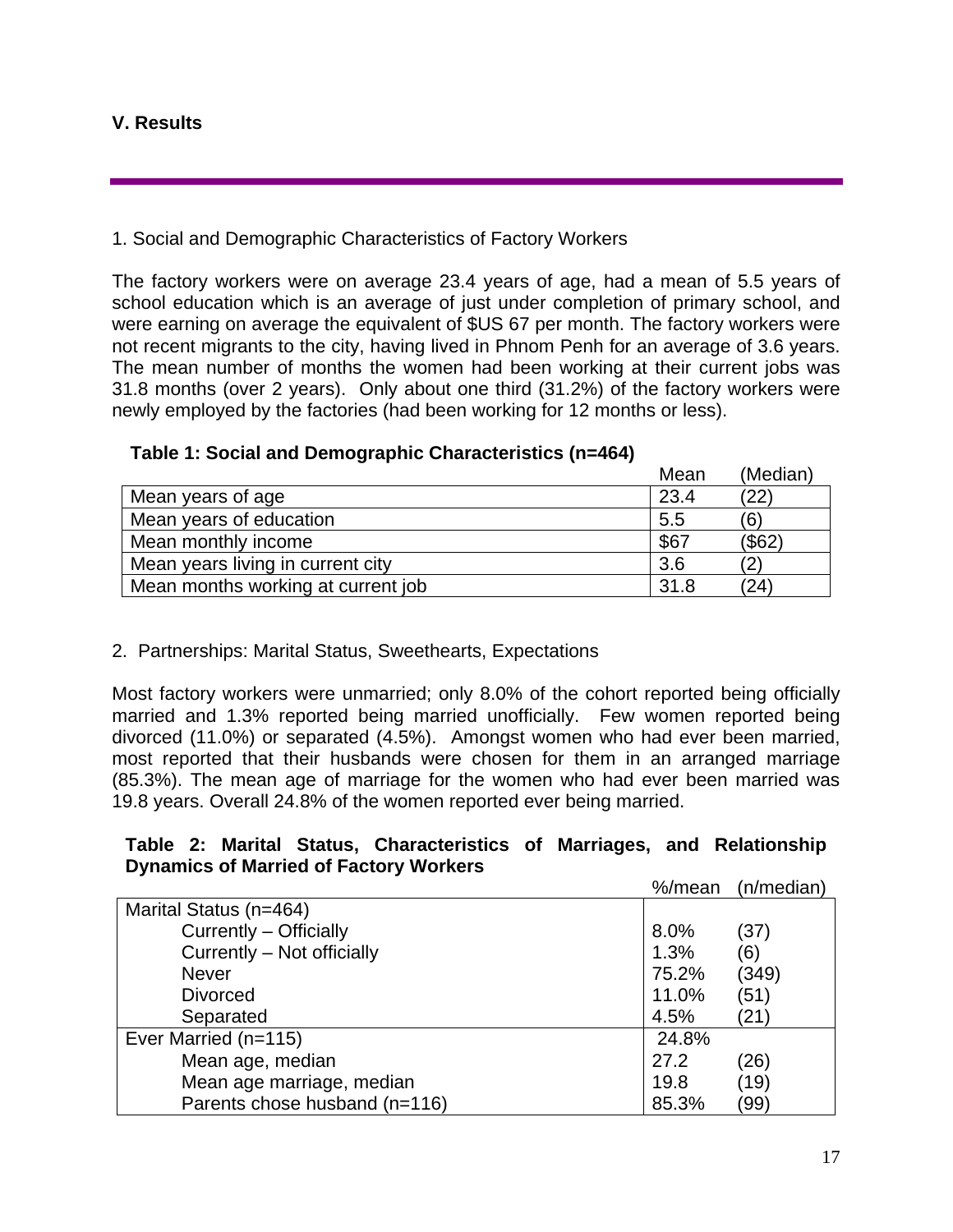| Married Women (n=63)                                       |                |      |
|------------------------------------------------------------|----------------|------|
| Have money available at home without having to ask   73.0% |                | (46) |
| husband                                                    | $17.5\%$ (11)  |      |
| Know if husband currently has any debts Know husband's     |                |      |
| dancing/drinking friends                                   | 71.4%          | (45) |
| Know them                                                  | $128.6\%$ (18) |      |
| Don't know them at all                                     |                |      |

Before getting married, only 3.2% of factory workers reported having a sweetheart other than their husband, 15.9% stated that their husbands were their sweethearts before marriage, and 19.1% of the women said they held hands or touched their husband prior to marriage. The largest proportion of women, 36.0% met their husband/sweethearts around the neighborhood or villages. The second common way a factory worker met her husband/sweetheart was with her relatives. 26.7% of factory workers met their husbands/sweethearts at the work place (see Figure 2).



Before getting married, 31% of the women reported knowing their husbands well. Only 17% reported knowing their husband very well, and 14% said that they didn't know him at all.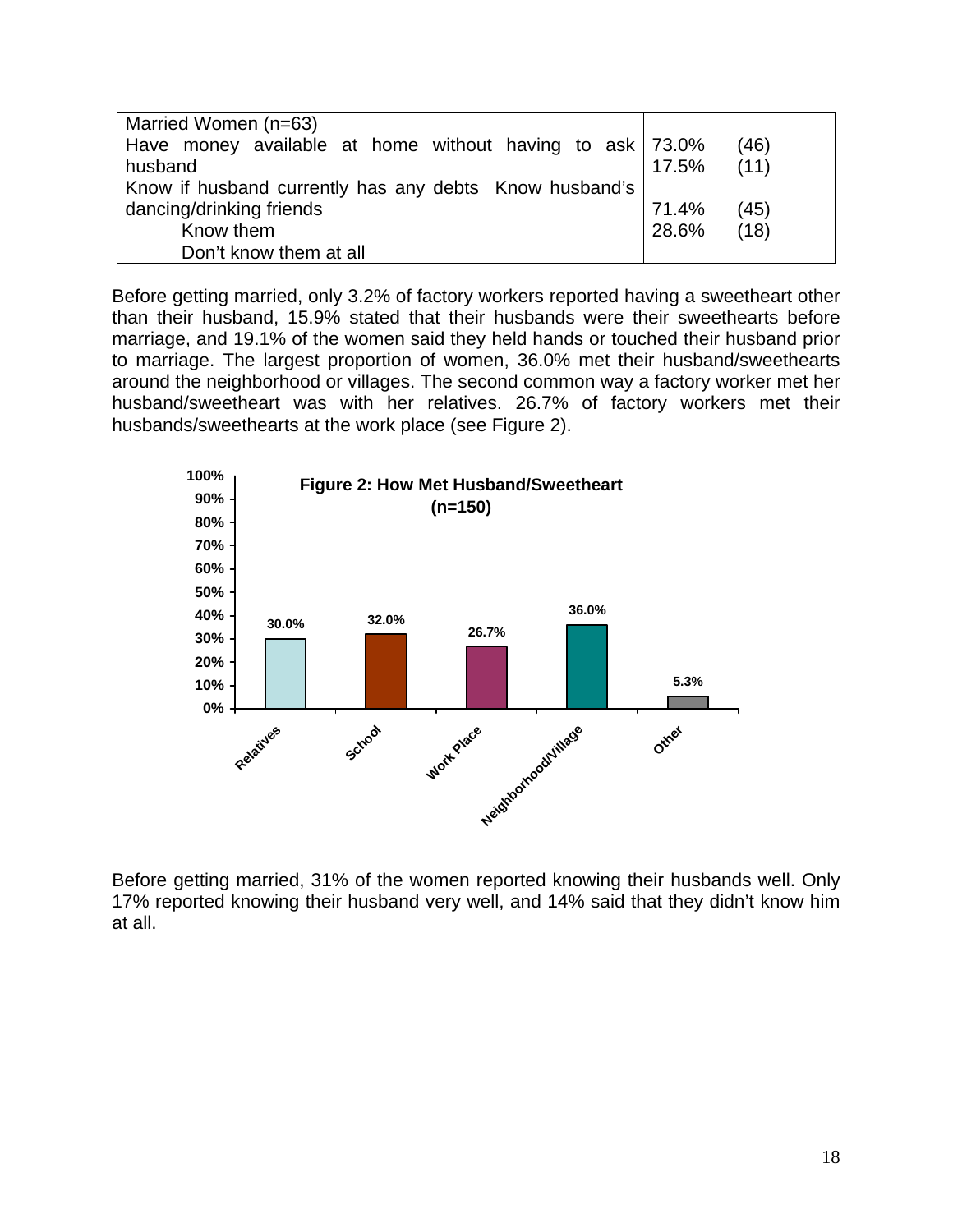

In terms of household finances, women seem to have control in some areas and not in others. Of the women ever married, the majority had money available at home without having to ask their husband. On the contrary, a small percentage knew if their husband currently had any debts. In terms of the friends who their husband went dancing or drinking with, 41.3% knew their husbands friends well to very well. But, 28.6% did not know their husband's friends at all (see Table 2).

In the past year, 12.7% of the factory workers reported a sweetheart/boyfriend and 10.8% of the women reporting currently having a sweetheart/boyfriend.

Most of women who reported a current sweetheart/boyfriend had never been married (86%). The remaining 14% of women who currently had a sweetheart/boyfriend were divorced (10%) or currently married (4%). Most women with sweethearts (88%) only reported one sweetheart/boyfriend. The highest number of current sweethearts/boyfriends reported was 3 by 3 women (6% of the women who reported having a sweetheart/ boyfriend).

More than half of women in relationships with sweethearts/boyfriends reported not receiving money from their sweethearts/boyfriends (61.3%). Out of those women who do receive money, none of the women reported receiving money when they have sex (Table 3). Most of the women in relationships believe they are likely or very likely to marry their current sweetheart/boyfriend (86.4%). Because few of these women receive money connected to sex from their sweetheart and most expect marriage, it is unlikely that many of these sweethearts are commercial sex partners.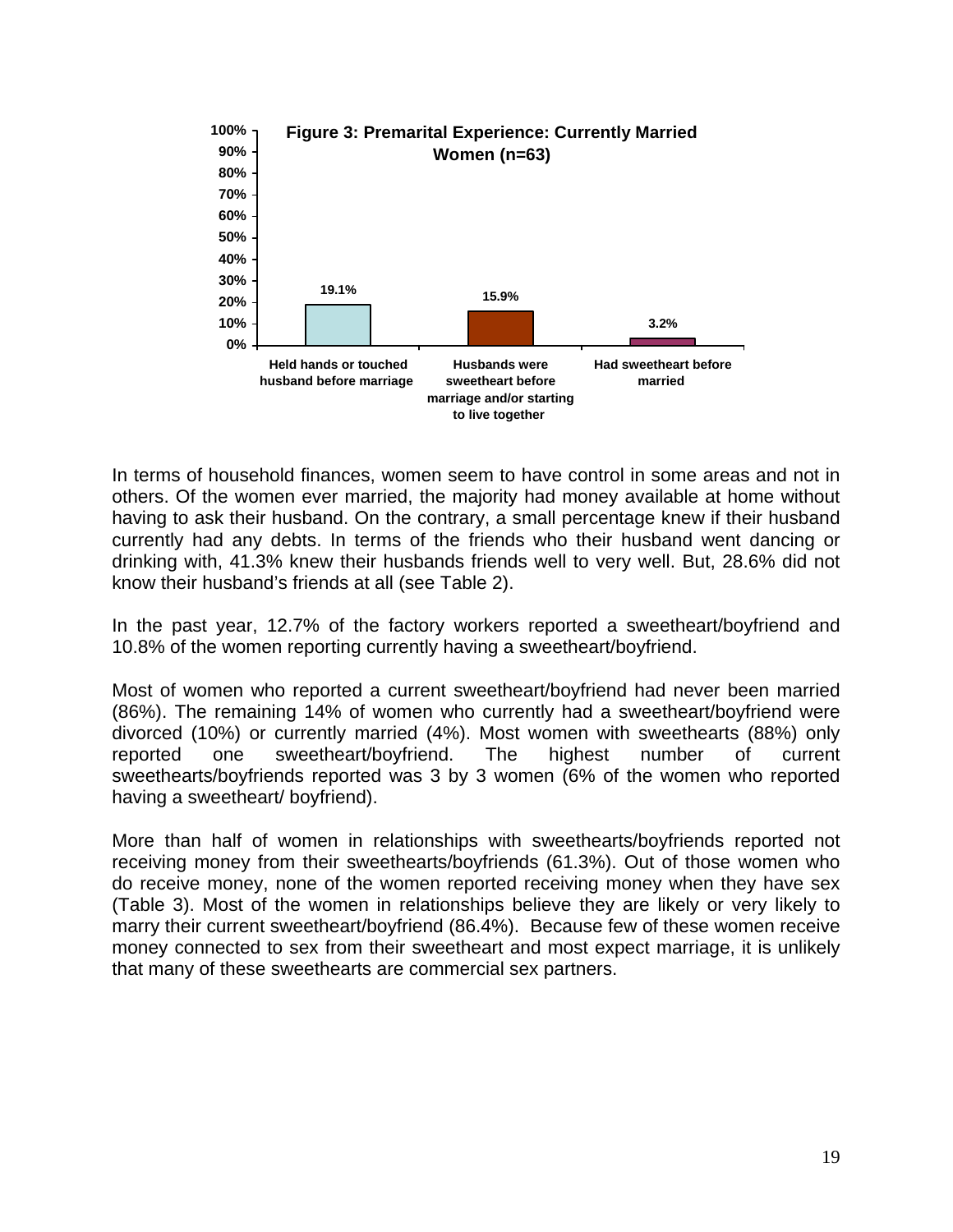|                                                             | $\%$  | (n)  |
|-------------------------------------------------------------|-------|------|
| Had a sweetheart/boyfriend in the past year (n=463)         | 12.7% | (54) |
| Have a sweetheart/boyfriend currently (n=463)               | 10.8% | (50) |
| Received money from sweetheart/boyfriend: (n=62)            |       |      |
| <b>Never</b>                                                | 61.3% | (38) |
| Every time have sex                                         | $0\%$ | (0)  |
| Ever week                                                   | 3.2%  | (2)  |
| Every month                                                 | 6.5%  | (4)  |
| Not regularly                                               | 29.0% | (18) |
| Likelihood of marrying current sweetheart/boyfriend: (n=59) |       |      |
| Very likely                                                 | 35.6% | (21) |
| Somewhat likely                                             | 28.8% | (17) |
| Likely                                                      | 22.0% | (13) |
| Unlikely                                                    | 13.6% | (8)  |
| Very unlikely                                               | $0\%$ | (0)  |

#### **Table 3: Sweetheart Status and Relationship Dynamics of Factory Workers with Sweethearts/Boyfriends**

Women who were married or had a sweetheart were asked about things they communicate with partners about (Table 4). When asked questions about whether the women talked to their husbands/sweethearts about things that occurred at work/on the farm, at home, in the community, or about fears and concerns, more than half of the women expressed never talking to their husbands/sweethearts regarding these matters. In fact, 87.7% of the women said they did not talk to their partners about occurrences in the community. When it came to discussing personal worries, plans for the future of the family, or what to spend money on, slightly lower percentage of women, about 45%- 50%, expressed never talking to their husbands about these matters. Therefore, many factory workers in this cohort of women seem to be able to communicate with their husbands about domestic matters but rarely discuss other topics. When it came to more personal interactions, most factory women indicated that their husbands/sweethearts spent time with them (75%), and were affectionate (75.2%). Very few factory workers stated that their rights were never respected by their husband/sweetheart (5.3%).

#### **Table 4: Communication Between Factory Workers and their Partners (n=90)**

|                                        | %/mean |                  |
|----------------------------------------|--------|------------------|
| Talk to husband/sweetheart about:      |        |                  |
| Things that happen at his work/on farm |        |                  |
| <b>Never</b>                           | 68.5%  | (61)             |
| Ever                                   | 31.5%  | (28)             |
| Things that happen at home             |        |                  |
| <b>Never</b>                           | 53.3%  |                  |
| Ever                                   | 46.7%  | $(48)$<br>$(42)$ |
| What to spend money on                 |        |                  |
| <b>Never</b>                           | 47.8%  | (43)             |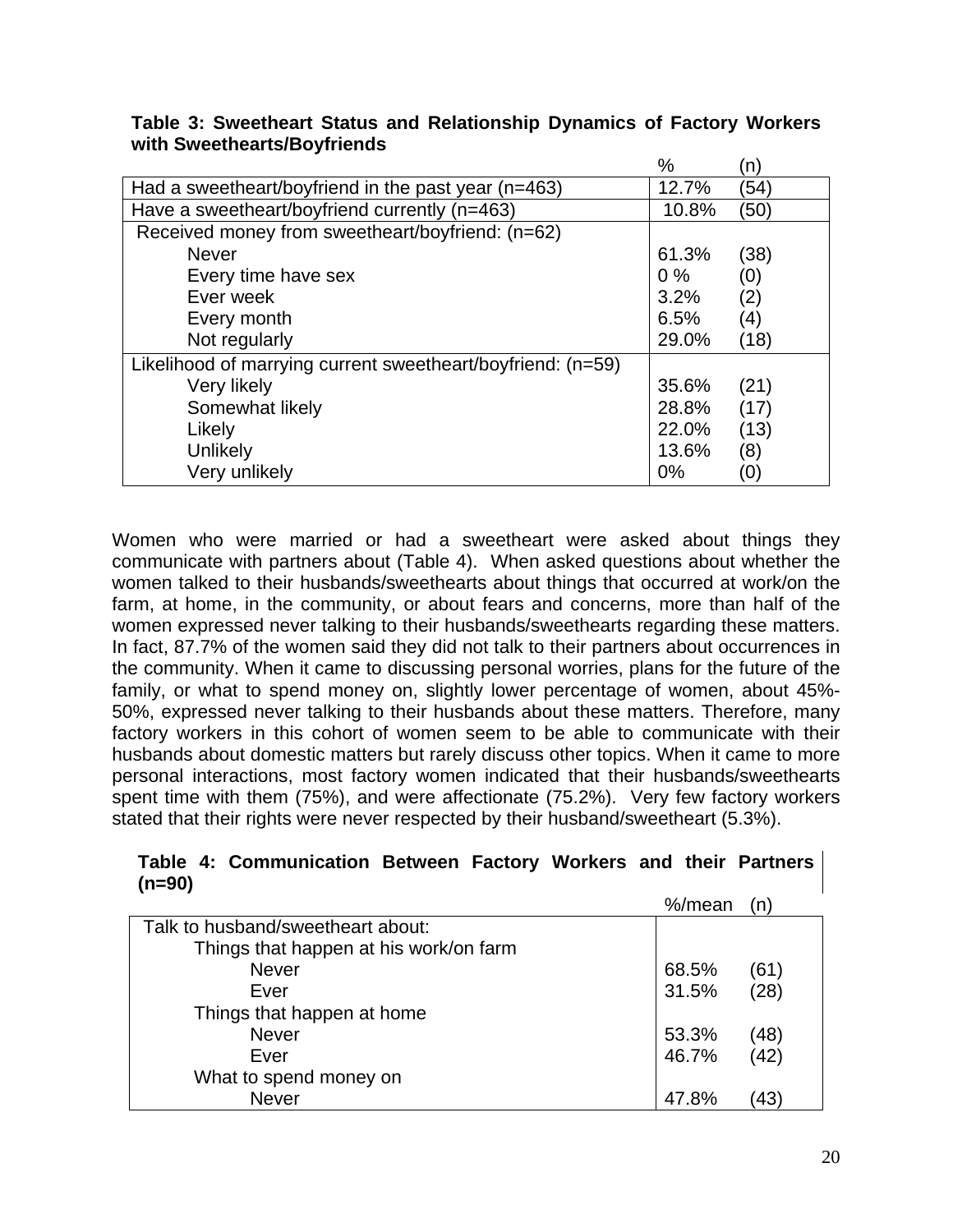| Ever                                    | 52.2% | (47)  |
|-----------------------------------------|-------|-------|
| Things that happen in the community     |       |       |
| <b>Never</b>                            | 87.8% | (79)  |
| Ever                                    | 12.2% | (11)  |
| Fears or concerns about the family      |       |       |
| <b>Never</b>                            | 50.0% | (45)  |
| Ever                                    | 50.0% | (45)  |
| Plans for the future of the family      |       |       |
| <b>Never</b>                            | 46.2% | (42)  |
| Ever                                    | 53.8% | (49)  |
| <b>Personal worries</b>                 |       |       |
| <b>Never</b>                            | 46.2% | (42)  |
| Ever                                    | 53.8% | (49)  |
| Their husband/sweetheart                |       |       |
| Likes to spend time with them $(n=132)$ |       |       |
| <b>Never</b>                            | 25.0% | (33)  |
| Ever                                    | 75.0% | (99)  |
| Is affectionate with them $(n=133)$     |       |       |
| <b>Never</b>                            | 24.8% | (33)  |
| Ever                                    | 75.2% | (100) |
| Respects their rights (n=133)           |       |       |
| <b>Never</b>                            | 5.3%  | (7)   |
| Ever                                    | 94.7% | (126) |

The women with partners were also asked about what they know about their partner's history with other women and current relationship status (Table 5). A little over one third of factory workers did not know if their husband/sweetheart had ever had a sweetheart other than them and almost half (46.2%) believed that their husband/sweetheart had a sweetheart before them. In terms of sexual activity, half of the women with a sweetheart believed that it was likely to very likely that their sweetheart had sex with other women. The average age of the sweethearts/boyfriends of factory workers they reported to be 23.4 years, and almost all factory workers reported that their sweethearts were not married. Only 3.2% of the women were unsure about whether their sweetheart was married. Therefore, it appears that these young women have sweethearts that are not married and close to their own age.

#### **Table 5 : Characteristics of Husbands/Sweethearts**

|                                                              | %/mean | (n/median) |
|--------------------------------------------------------------|--------|------------|
| Their husband/sweetheart (n=91)                              |        |            |
| Has ever had a sweetheart other than them                    | 46.2%  | (42)       |
| Has never had a sweetheart other than them                   | 17.6%  | (16)       |
| Don't know if ever had a sweetheart other than them          | 36.3%  | (33)       |
| Likelihood of sweetheart/boyfriend has sex with other woman: |        |            |
| $(n=60)$                                                     |        |            |
| Likely                                                       | 51.7%  | (31)       |
| Unlikely                                                     | 48.3%  | (29)       |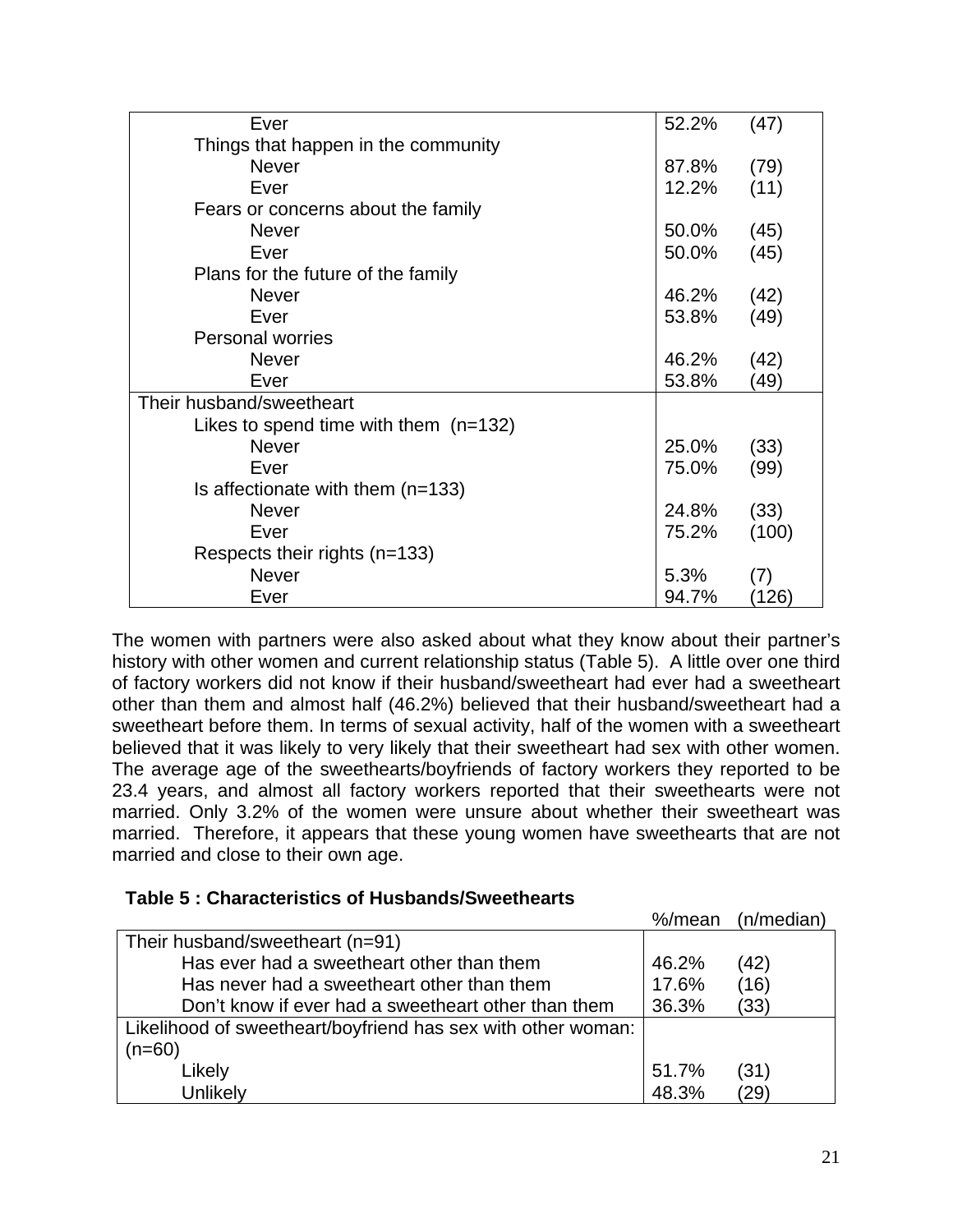| Sweetheart's marital status: (n=62)           |       |      |
|-----------------------------------------------|-------|------|
| Married                                       | 3.2%  | (2)  |
| Not Married Don't Know                        | 93.6% | (58) |
|                                               | 3.2%  |      |
| Mean age of sweetheart/boyfriend (year, n=60) | 23.4  | (23) |

#### 3. Sexual Experience and Condom Use

In this cohort of factory women, 118 of them reported having had sexual intercourse when asked about their first age of sex. Only 3 women who have never been married indicated ever having had sex.



#### **Figure 4: Percent of Factory Workers Reporting Ever Had Sexual Intercourse (n=462)**

Table 6 summarizes the sexual activity reported by women in this cohort. The average age of first intercourse for factory women was 19.8 years of age. Most of the women (94.8%) reported having only one lifetime partner. The highest number of partners reported by any factory woman was two. Amongst those who mentioned having had 2 lifetime partners, the majority of them, 50%, were divorced (Table 6).

Almost all of factory workers who reported sexual activity, reported that they first had sexual intercourse with their husband (96.6%) (Table 6). One woman indicated that her first sexual partner was a client. Additionally, only one ever married woman reported she had had sex with her husband before marriage. In the year before the survey, 5 women reported having sex with a sweetheart.

Among all the factory workers, only two women reported ever having sex for money. Both of these women had never been married. In terms of anal sex, only two women reported ever having had anal sex.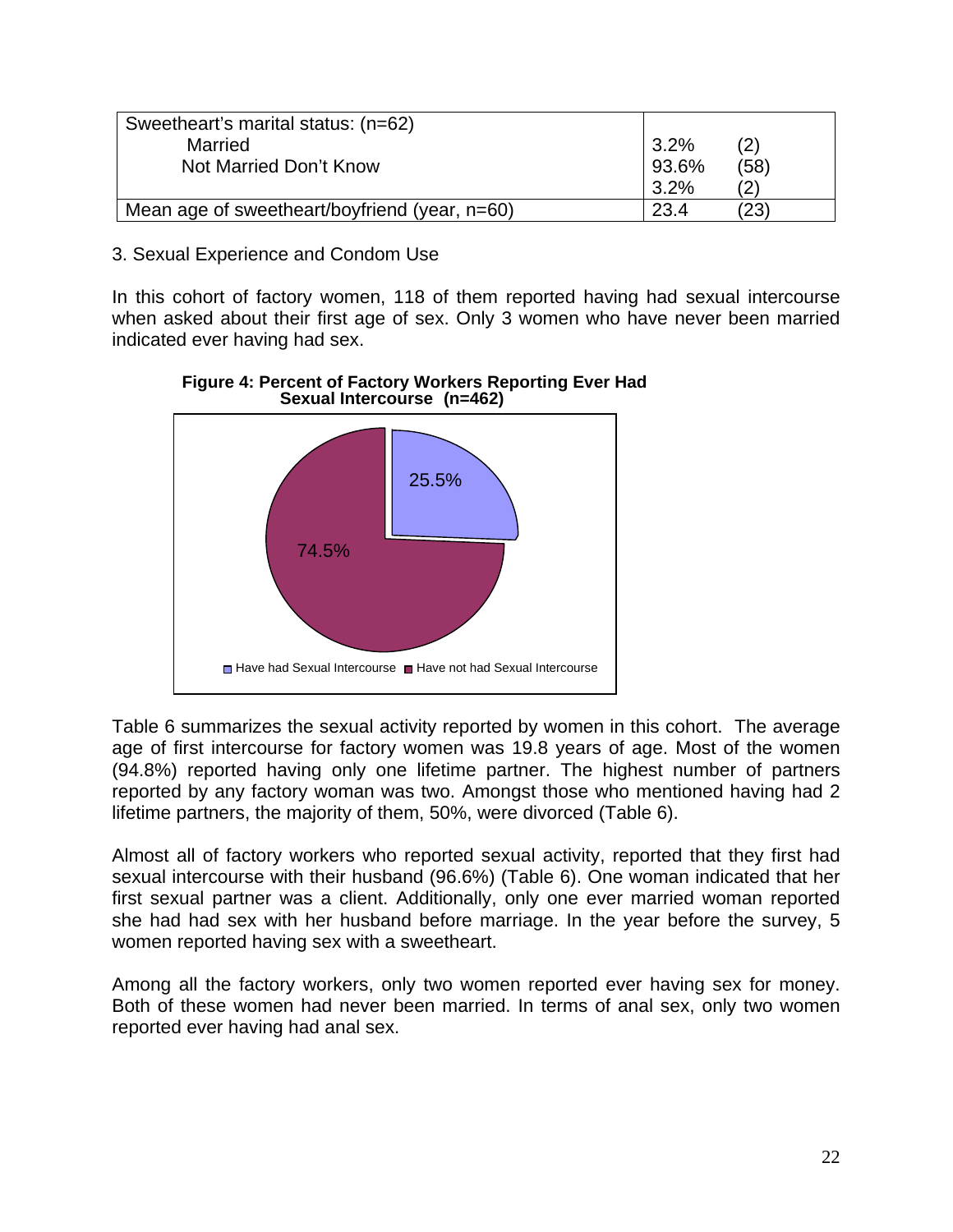#### **Table 6: Sexual History and Condom Use Among Sexually Active Factory Workers**

|                                                                  | %/mean | $(n/m$ edian $)$ |
|------------------------------------------------------------------|--------|------------------|
| Mean age first intercourse (n=118)                               | 19.8   | (19)             |
| Have had sex with in their lifetime $(n=116)$                    |        |                  |
| 1 person                                                         | 94.8%  | (110)            |
| 2 persons                                                        | 5.2%   | (6)              |
| First sexual partner were: (n=118)                               |        |                  |
| Husband                                                          | 96.6%  | (114)            |
| Sweetheart                                                       | 2.5%   | (1)              |
| Client                                                           | 0.9%   | (3)              |
| Had sex with husband before marriage (n=63)                      | 1.6%   | (1)              |
| Having sex with a sweetheart in the past year ( $n=64$ )         | 1.1%   | (5)              |
| Mean months since first time sex with current sweetheart $(n=7)$ | 11.8   | (9)              |
| Received money or gifts from having sex with a man in the        | 1.7%   | (2)              |
| past year $(n=118)$                                              |        |                  |
| Have ever had anal sex $(n=118)$                                 | 1.7%   | (2)              |
| Have ever used a condom (n=102)                                  | 12.8%  | (13)             |
| Mean age first condom usage $(n=13)$                             | 25 yrs | (24)             |

Only 13 women in this cohort of factory workers reported ever using a condom, about 13% of those sexually active (Table 6). The mean age of first condom use for those thirteen women was 25 years. One woman reported always using a condom with her husband; most women reported never using a condom with their husband (81%). Amongst the three women who had never been married but who had sweethearts whom they had sex with, one said she always used a condom, another reported never using a condom and the third was an occasional user. Because of the very few women in this study who were sexually active outside of marriage, it is not possible to generalize about condoms use of young unmarried women in Cambodia from this study.

#### 4. Living Situation and Migration History

Approximately half of the factory workers reported living with their family and the others in dormitories. Amongst those living in the dormitories, very few (n=3) lived alone. Amongst those living with family, the majority of women live with relatives other than their parents or immediate family. This suggests some factory workers live with extended families in Phnom Penh.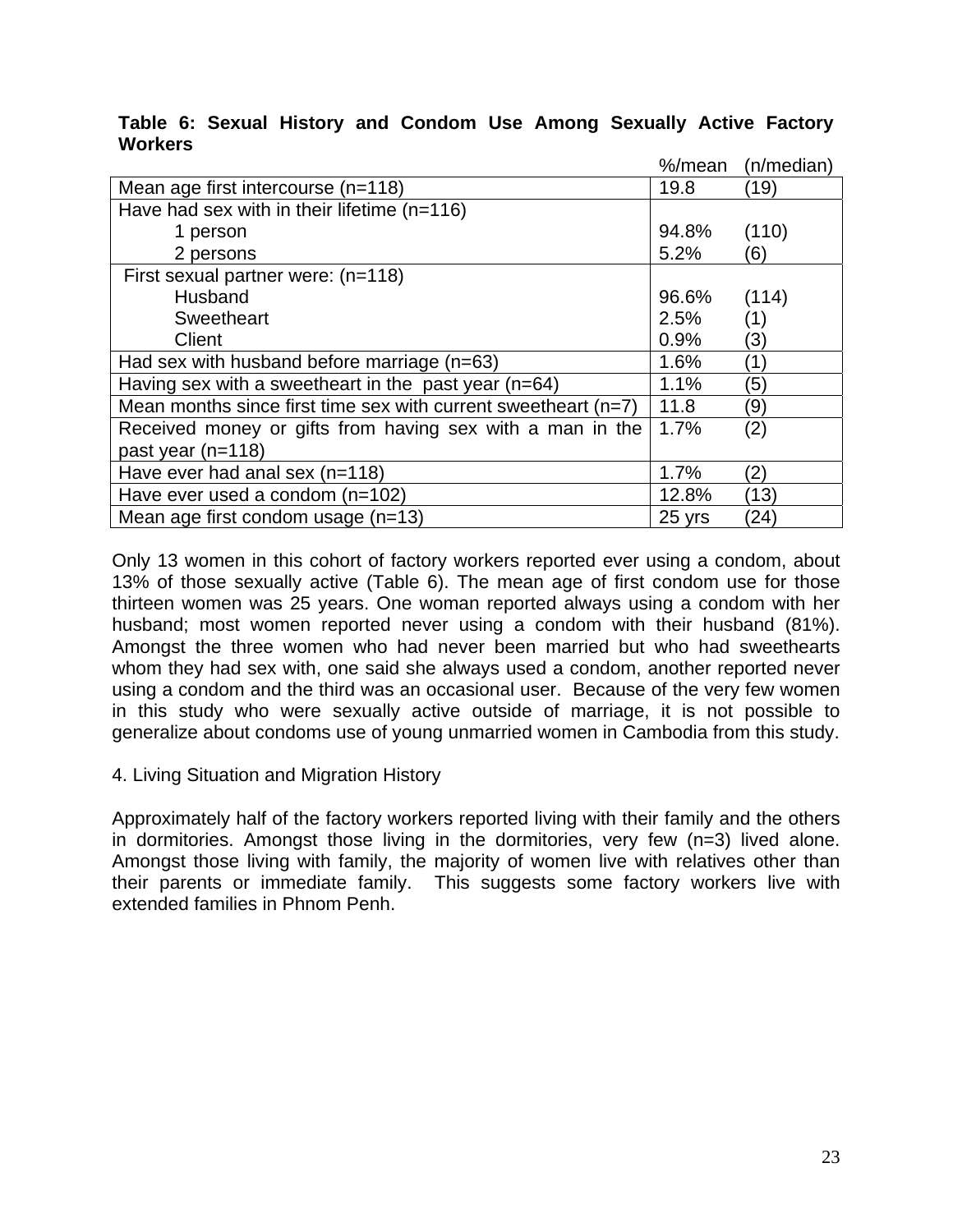

Amongst factory workers who live in dormitories, the average number of time they reported living in them was just over 2 years (Table 7). Within the dorm rooms, the women report are an average of 6.1 persons sharing the same room. On average, the factory workers reported last year traveling 6.8 times to visit their families and that their families came to visit them 3.1 times. Therefore, this group of young women does see their families fairly often even if they live far from them.

| Table 7: Characteristics of Dormitory Living and Visiting Family |  |  |  |
|------------------------------------------------------------------|--|--|--|
|------------------------------------------------------------------|--|--|--|

|                                                 | %/mean | $(n/m$ edian $)$ |
|-------------------------------------------------|--------|------------------|
| Dormitory living:                               |        |                  |
| Mean months living in current dormitory (n=233) | 24.4   | (18)             |
| Mean number persons living in same room (n=234) | 6.1    | (5)              |
|                                                 |        |                  |

5. Reproductive Health (discharge, douching, lubrication, pregnancies, live births)

Within the past year, 21.0% of the factory women reported having abnormal discharge (Table 8). Amongst those women, most of them reported receiving treatment for their symptoms but one third (29%) reported not receiving any treatment. About one quarter of the women with symptoms went to the pharmacy (24.7%) for treatment and about one third to a traditional healer. Few sought care at a private clinic or hospital. Almost half of the cohort of women reported not douching. Among the women who indicated douching, the majority used soap, lemon, saltwater, and antiseptic were also reported as used for douching but by few women. In addition, virtually all the sexually active women reported not using any product for lubrication. Mean number of pregnancies among those reporting having ever been pregnant was 2.4, and the mean number of children among those who reported having one or more children was 1.8.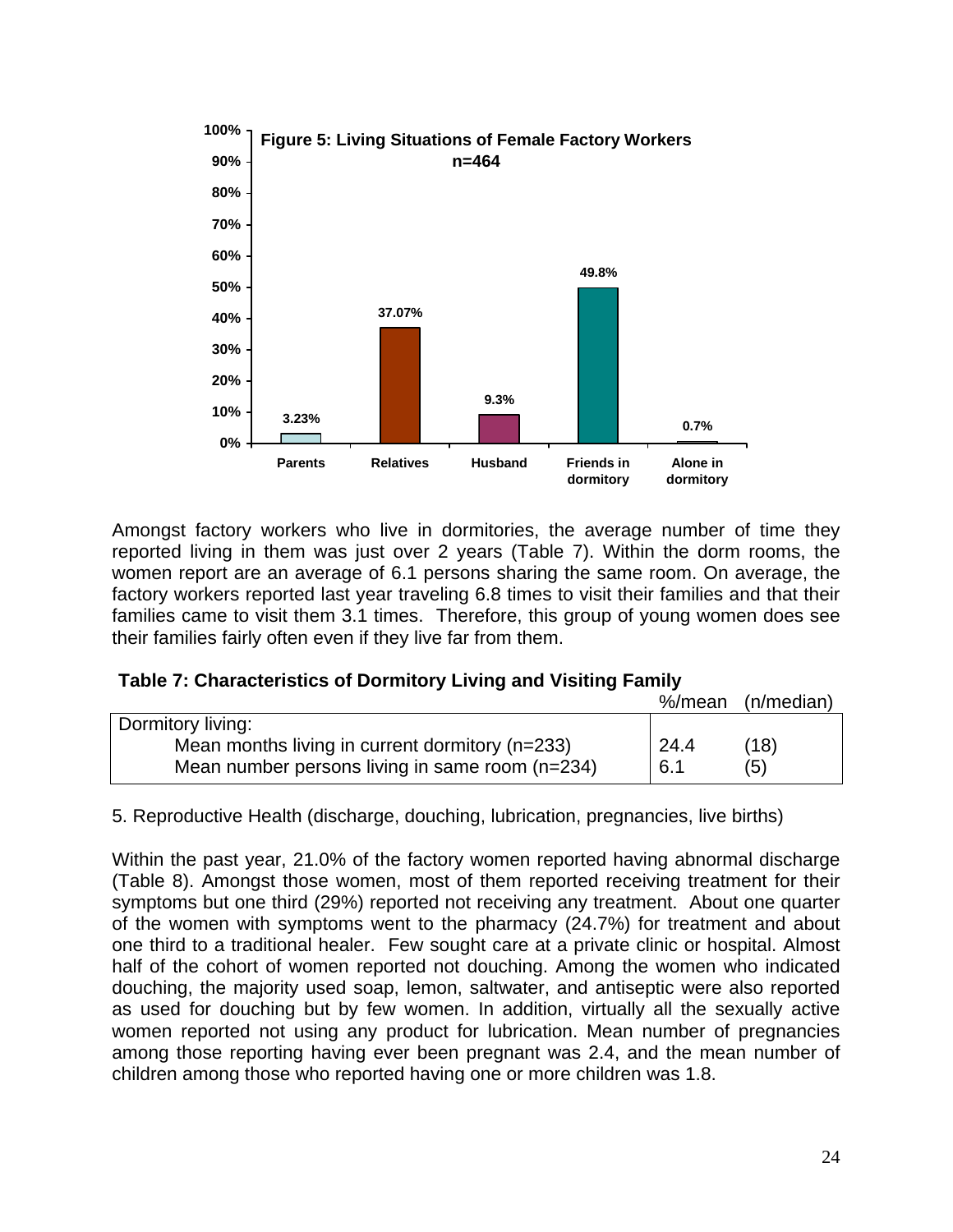|                                                           | %/mean  | (n/median) |
|-----------------------------------------------------------|---------|------------|
| Have had abnormal discharge in past year $-$ n=463        | 21.0%   | (97)       |
| Got treated for abnormal discharge at: (n=97)             |         |            |
| Pharmacy                                                  | 24.7%   | (24)       |
| Private clinic                                            | 12.4%   | (12)       |
| Public hospital                                           | 5.2%    | (5)        |
| <b>Traditional healer</b>                                 | 28.9%   | (28)       |
| Never get care                                            | 28.9%   | (28)       |
| Douching with: (n=462)                                    |         |            |
| Douche                                                    | 54.1%   | (250)      |
| Don't Douche                                              | 45.9%   | (212)      |
| Use of lubrication during sex (n=110)                     |         |            |
| Use lubrication                                           | $< 1\%$ | (1)        |
| Do not use lubrication                                    | 99.1%   | (109)      |
| Reporting having ever been pregnant - n=463               | 18.6%   | (86)       |
| Mean number of pregnancies (median) - $n=86$              | 2.4     | (1)        |
| Reporting having one or more child $-$ n=463              | 13%     | (60)       |
| Mean number of children among women reporting one or more | 1.8     | (1)        |
| child (median) $-$ n=60                                   |         |            |

#### **Table 8: Reproductive Health: Reported Symptoms and Practices**

#### 6. Past Employment History

No factory women who participated in this cohort reported previously work as a dancing girl, masseuse, beer girl, or karaoke girl.

#### 7. HIV and Drug use

Only 12.3% of the factory workers in this cohort reported ever having an HIV test prior to study enrollment. Most of the women who reported a previous HIV test were tested in a public hospital (62.1%). 22.6% were tested in a private lab or clinic, 8.1% in a voluntary testing center, and 6.5% elsewhere. Amongst the women tested, 60.4% reported being counseled. Finally, about one third of the women in this cohort reported they knew someone who was sick or who had died of AIDS.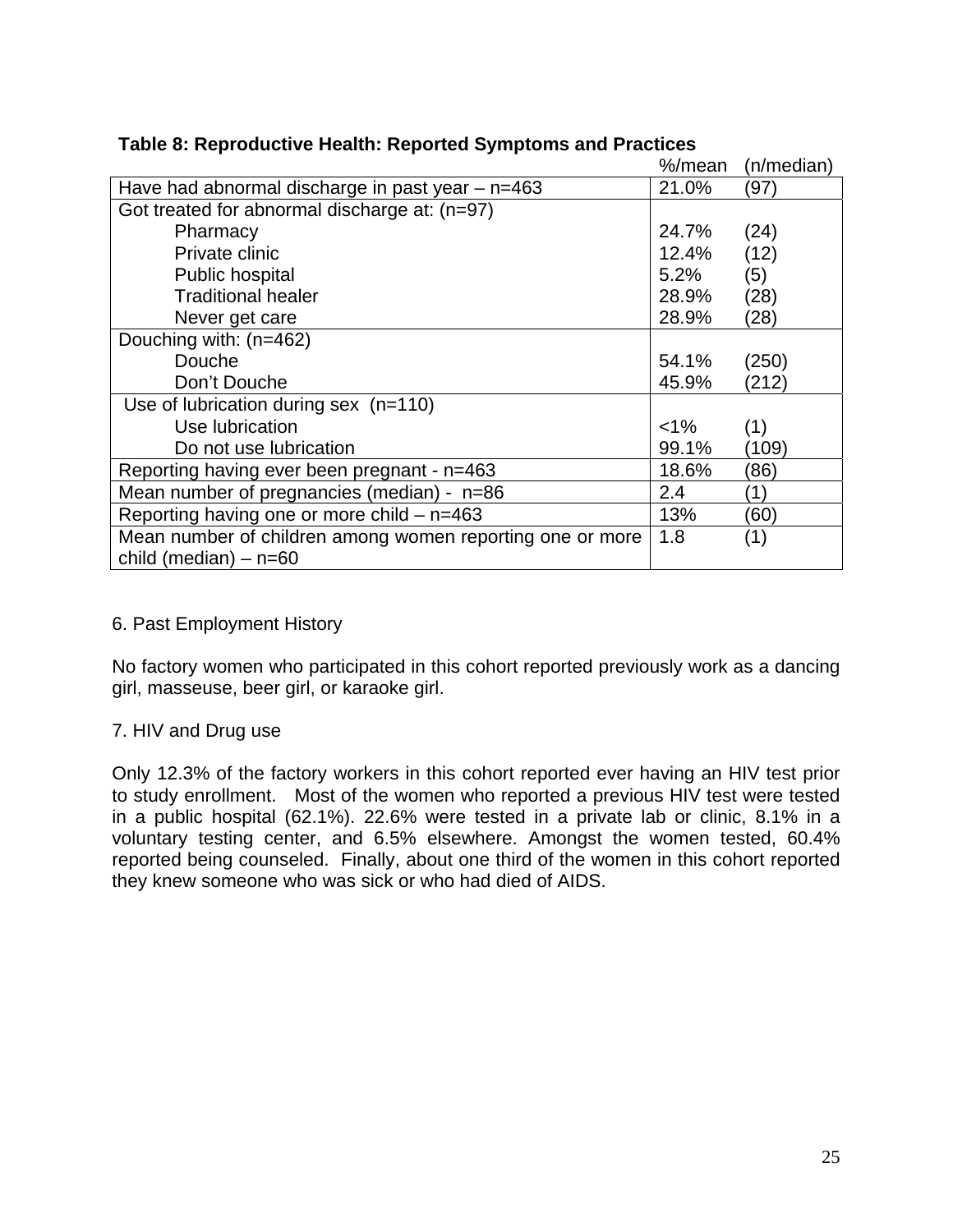

#### **Table 9: Facility Where HIV Tested Among Women reporting Ever HIV Testing (n=57)**

|                                               | %/mean | $(n/m$ edian $)$ |
|-----------------------------------------------|--------|------------------|
| Had HIV test at: $(n=62)$                     |        |                  |
| Private lab or clinic                         | 22.6%  | (14)             |
| Public hospital                               | 62.9%  | (39)             |
| Voluntary testing center                      | 8.1%   | (5)              |
| Government test (HIV sentinel surveillance)   | 0.0%   | (0)              |
| Other                                         | 6.5%   | (4)              |
| Received counseling with last HIV test (n=53) | 60.4%  | (32)             |

In terms of using drugs, none of the women reported ever having tried amphetamines.

8. HIV HSVII Prevalence and HIV HSVII Incidence 1 year

The prevalence of HIV was extremely low both, year 1 (0.4%, n=2) and year 2 (0.9%, n=3). Only 2 women tested positive for HIV at baseline and only one woman acquired HIV during the year. Thus, incidence of HIV was very low (0.3%). The HSV prevalence was higher, with 8.6% (n=40) at year 1 and 9.3% (n=31) at year 2. The HSV incidence was also higher 2.1% because 7 women became positive between year 1 and year 2. There were 13 (3.8%) factory workers who said they never had sex but were HSV positive.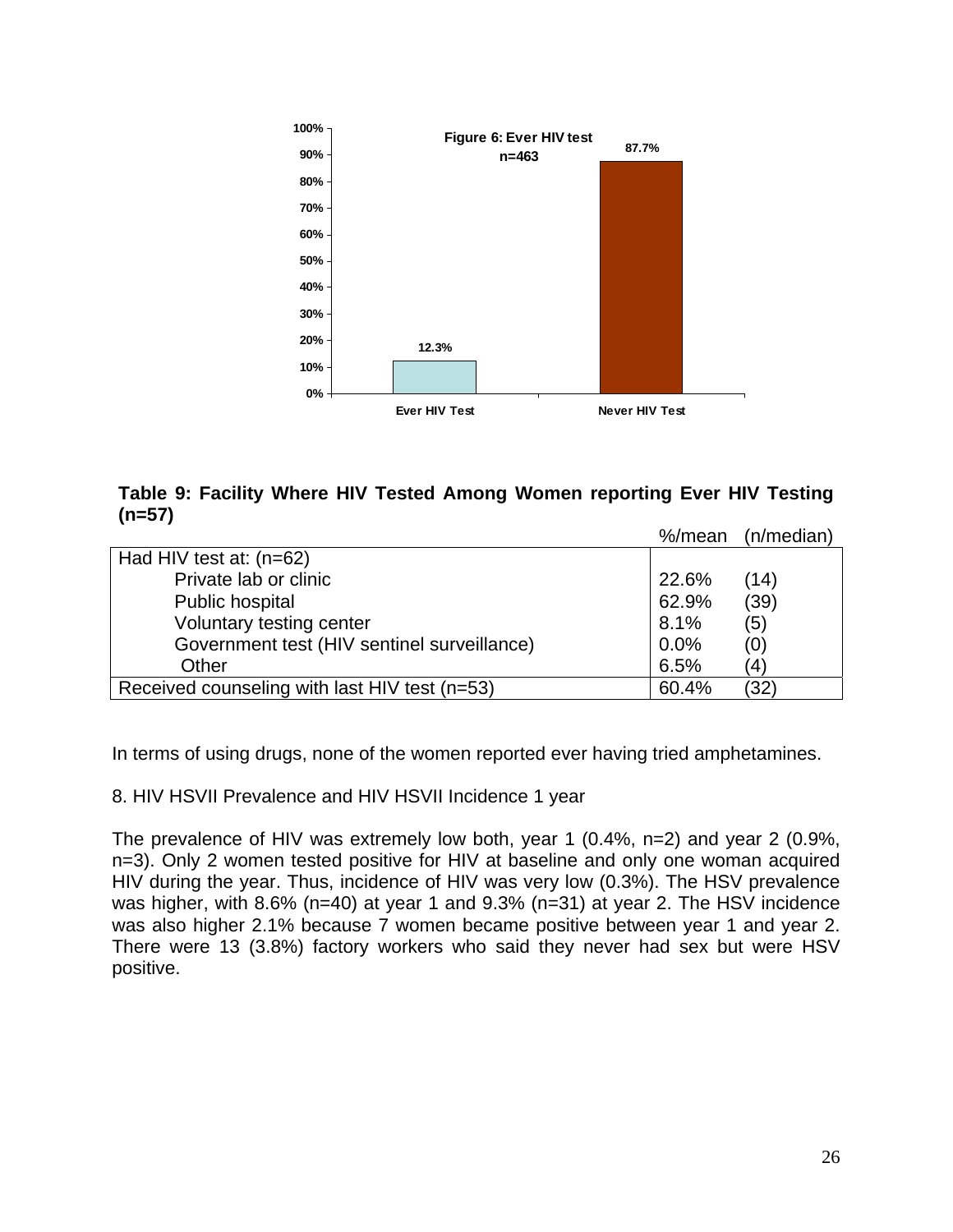

9. HSV-2 Risk Factors

Because the prevalence of HIV was low in this cohort of women, the numbers were too small to identify factors associated with in factory women. The higher prevalence of HSV, however, made it possible to identify factors statistically associated with HSV using t-tests and chi square (or fisher's exact) tests. Table 9 shows all risk factors that were statistically significant (ie. produced a p-value less than or equal to 0.05).

Women who were HSV positive were more likely to be older (on average 3 years older than those who were HSV negative). Women with HSV were more likely to be married than never married (65% of the HSV positive women had reported being ever married compared to only 21% of the HSV negative women). In this cohort of women, women who were married were older than non-married women and indicated having had sex. Therefore, it follows that age and marital status would be associated with HSV as these women have had more opportunity to be exposed to HSV. Moreover, the relationship between the married factory worker and her husband prior to marriage may be a risk factor for HSV. Amongst the married women, 61.5% of the HSV positive women stated they knew their husband very little or not at all before marriage compared to 28.6% of HSV negative. In addition to relationship before marriage, the communication between spouses after marriage was also associated with HSV status. 75% of the married HSV positive women reported not talking to their husband about their personal worries, while only 40.5% of the HSV negative married women expressed the same sentiment.

Another factor associated was vaginal discharge. When asked whether they had abnormal discharge in the past year, 37.5% of the positive women indicated yes compared to 19.2% of the HSV negative women. Past history of HIV testing was also associated with HSV status. 25% of the HSV positive women had ever had an HIV test prior to the study compared to only 12.11% of HSV negative women. In terms of migration, the women who were positive had been living in the city on average 2.1 years longer than those that were HSV negative. Therefore, it would logically follow that the women who were positive would have also been working at their current jobs on average more months (24.7) than the HSV negative women.

No other behavioral or demographic characteristics of the women were associated with testing positive for HSV. For example, both women with and without HSV got married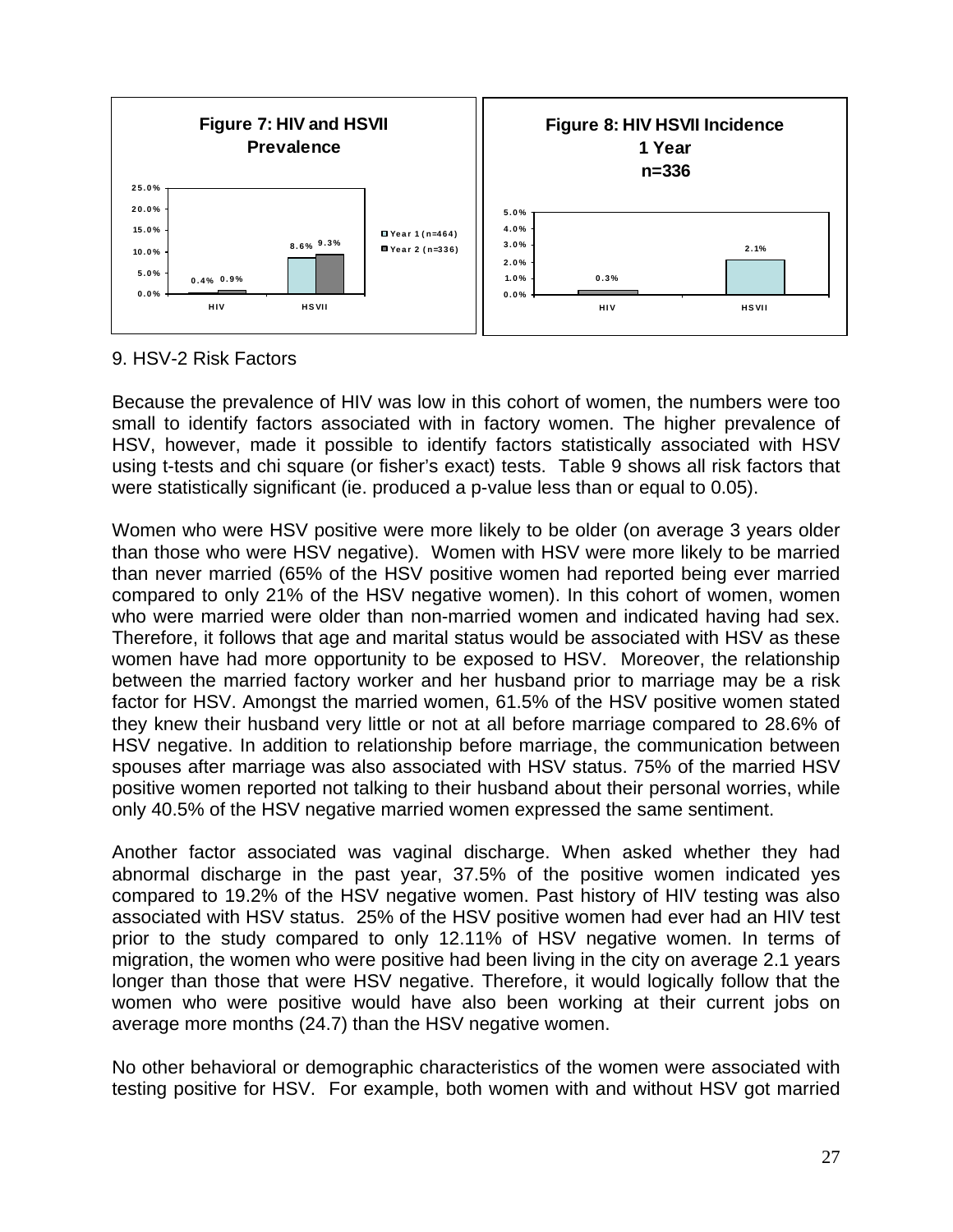around the same age, and an equivalent proportion of both groups of married women had their husbands chosen by their parents. Years of education, mean monthly income, mean months living in dormitory, and mean number of persons living in the same room were not associated with HSV. Nor were having had a sweetheart in the past year or reporting having a current sweetheart associated with HSV. All other questions related to relationship with current or past sweethearts produced the same results. For example, having had sex with a sweetheart or whether the sweetheart has had sex with other women were not associated with HSV. But, the amount of women in this study who indicated having a sweetheart in the past year and were HSV positive was very small (n=4). Therefore, it is difficult to evaluate whether these factors are indicators of risk or not amongst these women. While whether knowing the husband before marriage appeared to be a risk factor for HSV, other behaviors with husband before marriage were not such as holding hands or meeting within the context of relatives. There was even no association with HSV for having the husband as a sweetheart before marriage. Finally, women's reported condom use was not associated with HSV, a similar proportion of women who were having sex had used them.

|                                             | <b>HSV Positive</b> |           | <b>HSV</b> negative |          |         |
|---------------------------------------------|---------------------|-----------|---------------------|----------|---------|
| <b>Risk Factors</b>                         |                     | Mean/     |                     | Mean/    |         |
|                                             | n                   | Median    | n                   | Median   | P-value |
| Mean age-year                               | 40                  | 26.2(24)  | 422                 | 23.1(22) | .002    |
| <b>Ever Married</b>                         | 40                  | 65%       | 422                 | 21%      | < .001  |
| Knew husband very little or not at          | 13                  | 61.5%     | 49                  | 28.6%    | .027    |
| all before marriage                         |                     |           |                     |          |         |
| Never talks about personal worries          | 16                  | 75%       | 74                  | 40.5%    | .012    |
| with husband                                |                     |           |                     |          |         |
| Had abnormal discharge<br><i>in</i><br>past | 40                  | 37.5%     | 421                 | 19.2%    | .013    |
| year                                        |                     |           |                     |          |         |
| Ever had HIV test                           | 40                  | 25%       | 421                 | 12.11%   | .022    |
| Mean years living in city                   | 40                  | 5.5(3)    | 422                 | 3.4(2)   | .004    |
| Mean months working at current job          | 40                  | 54.3 (36) | 422                 | 29.6(24) | .004    |

#### **Table 10: Risk Factor's for HSV**

#### 10. Changes in Year 2

By the end of one year, 333 women (72%) were re-interviewed. Among these women, 3 only consented to the interview, 9 refused, 74 women had stopped working, and 28 were lost to follow up.

At the one year follow up interview, the majority of women were still unmarried (70.2%). During the year of study, 9.9% of the women got married and 6.9% of the women were divorced, widowed or separated. Most women still had no sweethearts, but 2.7% of women had the same sweetheart, 1.2% acquired a new sweetheart, 1.8% no longer had a sweetheart, and zero women had a different sweetheart.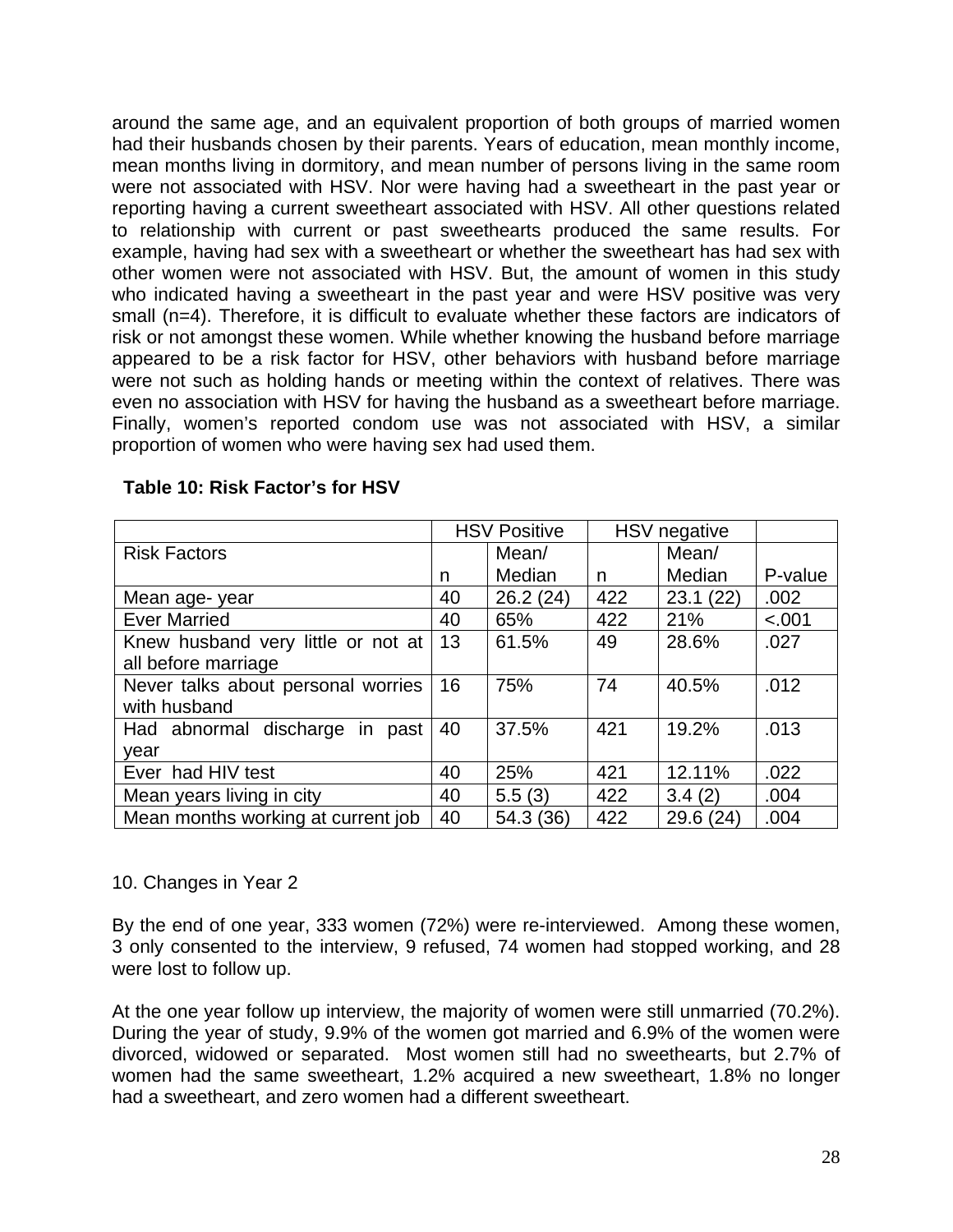

The average months since divorced, widowed, or separated for the factory workers at follow up was 4.6 months. Out of the 33 women who were recently married, 27.3% chose their own husband. Amongst the 8 women who responded as to why their previous sweetheart relationships ended, the main reason given was due to partners being "tired of each other". Two women said it was because he had another girlfriend. While the remaining 2 women stated the relationship terminated because she had no money.

The percentage of women who moved at least one time in the last year was 16.4% (n=55). In addition, 73.1% had the same job as last year. Additional questions were asked at year 2 in regards to previous migration to the city. The percentage of women who had made arrangements prior to moving was 57.0%, and 23.0% of the women did not know anyone before moving. On average, the women arrived with \$30.8 and began working after 1.8 months. 61.8% of the women do not plan on returning to their hometown. From year 1 to year 2 of the study, 11.04% of the women became pregnant.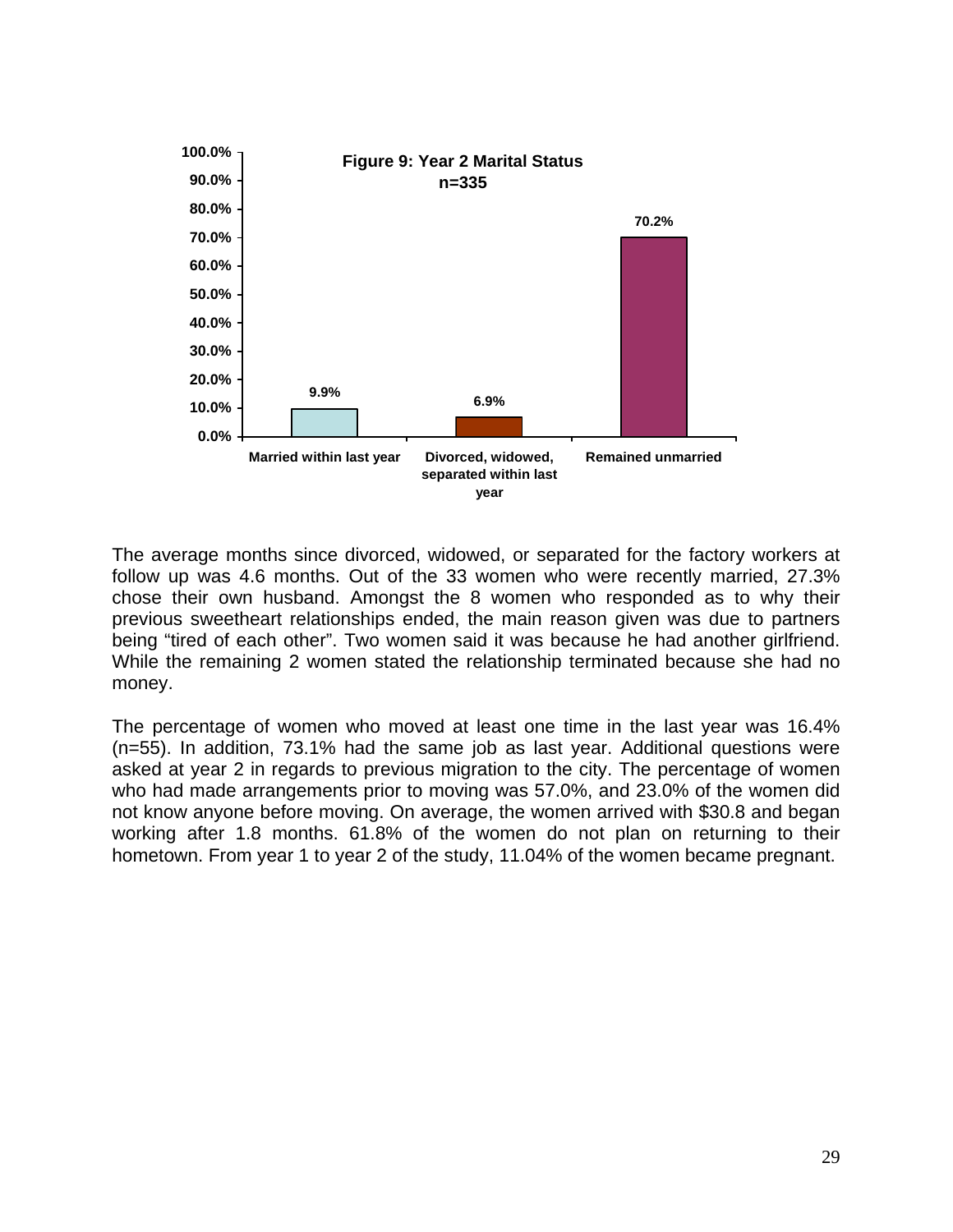#### **Table 11: One year Follow Up: Changes in living situation, migration, and pregnancy status (n=335)**

|                                                              | %/mean  | $(n/m$ edian $)$ |
|--------------------------------------------------------------|---------|------------------|
| % of women who moved at least one time in the last year $-$  | 16.4%   | (55)             |
| $n = 335$                                                    |         |                  |
| % with same job as last year $-$ n=334                       | 73.1%   | (244)            |
| % who had arrangements before they left home town $-$ n=335  | 57.0%   | (191)            |
| % who did not know anyone before moving - n=335              | 23.0%   | (77)             |
| Mean amount money upon arrival to city (median) $-$ n=335    | \$30.76 | (\$25)           |
| Mean months began working after arrival into city (median) - | 1.8     | (1)              |
| $n = 334$                                                    |         |                  |
| % that do not plan on returning to their hometown $-$ n=335  | 61.8%   | (207)            |
| % that got pregnant within the last year                     | 11.0%   | (37)             |

During the follow up year, 26 women had an HIV test on their own outside of the study. Most of the women went to a voluntary testing center, public hospital, or private lab/clinic. Of those tested, 19.2% received counseling.

In the year of follow up, 11 women reported being forced to have sex or raped. Only one woman indicated she had had sex with someone other than a husband, sweetheart, or client, a casual or non-regular sex partner.

#### **Table 12: Year 2 changes in HIV testing**

|                                                                  |       | V <sub>6</sub> /mean (n/median) |
|------------------------------------------------------------------|-------|---------------------------------|
| Have an HIV test, different than the one for the study $-$ n=335 | 7.8%  | (26)                            |
| Received counseling with HIV test $-$ n=26                       | 19.2% | (5)                             |

Changes in women's behaviors, experiences, and conditions between the baseline and followup interviews were tested using paired significance test; those with a p-value less than .05, are discussed. Fewer women reported living in dormitories at the follow-up than at the baseline interview (35.4% vs. 50.8% at baseline). Women report fewer roommates; the mean number of persons sharing a room decreased from 6.4 at baseline to 3.1 at follow-up.

In terms of sweethearts, 5.7% (n=19) reported having a sweetheart in year 2. 9 women had the same sweetheart in year 2 that they had in year 1 and 4 women acquired a sweetheart in year 2 and had not had one in year 1. In year 2, 6 of the women said they did have sex with a sweetheart in the past year.

Amongst the married women interviewed at one year follow-up, at the baseline only one woman reported premarital sex but at the one year follow up interview 6 women reported premarital sex. There was a decrease in woman talking about their health problems and worries in regards to their children with non family members. 56 women in year two indicated their husbands liked to spend time with them and in year 1 only 46 of the same women had reported the sentiment. There was a decrease in women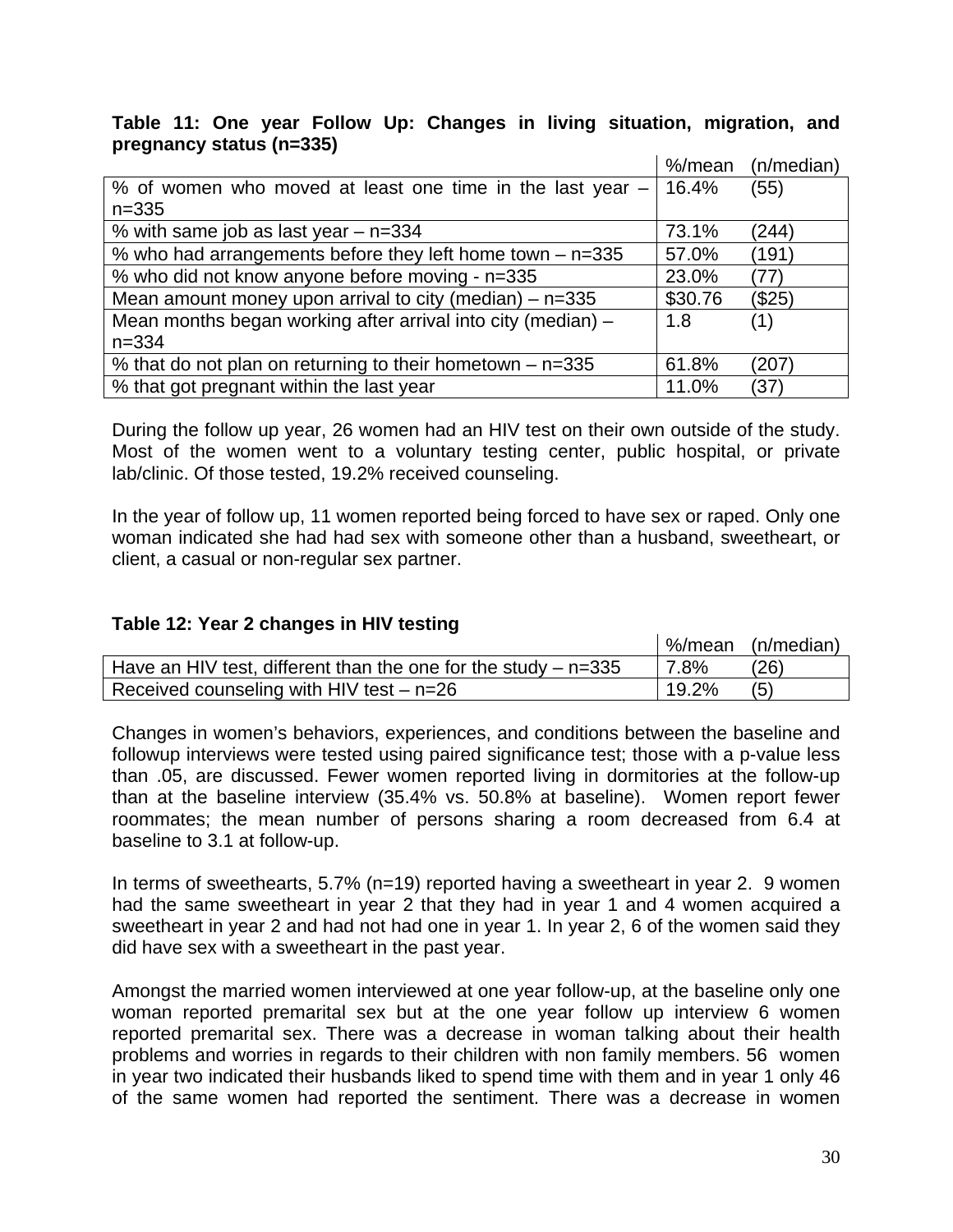reporting their husbands had a sweetheart before marriage, from 21 in year 1 to 12 in year 2. 33.3% of women in year 1 had known someone who had died from AIDS. This number increased to 47.0% in year 2. There was a decrease in the number of times family visited with the past year from 3.2 to 2.6.

|                                              | n   | <b>Baseline</b> | Follow Up    | P value |
|----------------------------------------------|-----|-----------------|--------------|---------|
| Percent living in dormitory                  | 333 | 50.7%           | 35.4%        | < .001  |
|                                              |     | (169)           | (118)        |         |
| Mean number persons living in the same       | 163 | 6.4             | 3.2          | < .001  |
| room                                         |     |                 |              |         |
| Reported sweetheart in the past year         | 334 | 11.9% (40)      | 5.7%<br>(19) | < .001  |
| Percent reported sex with sweetheart in the  | 11  | 0.0%            | 54.4% (6)    | $-.014$ |
| past year                                    |     | (0)             |              |         |
| Percent reported current sweetheart          | 334 | 10.2% (34)      | $3.2\%$ (11) | < .001  |
| Percent reported sex with husband before     | 38  | 2.6%            | $15.8\%$ (6) | .025    |
| marriage                                     |     | (1)             |              |         |
| Percent discusses health problems with       | 307 | 44.9%           | 33.9%        | < .001  |
| non-family members                           |     | (138)           | (104)        |         |
| Percent discusses worries about children     | 253 | 46.2%           | 33.2% (84)   | < .001  |
| with non family members                      |     | (117)           |              |         |
| Percent reported husband/sweetheart likes    | 59  | 78.0% (46)      | 94.9% (56)   | .004    |
| to spend his free time with her              |     |                 |              |         |
| husband<br>reported<br>had<br>Percent<br>has | 35  | (21)<br>60%     | 34.4% (12)   | .030    |
| sweetheart other than her                    |     |                 |              |         |
| Percent know anyone who has died from        | 330 | 33.3%           | 47.0%        | < .001  |
| <b>AIDS</b>                                  |     | (110)           | (155)        |         |
| Mean number times family visited last year   | 331 | 3.18            | 2.56         | .026    |

#### **Table 13: Changes From Baseline to One Year Follow Up Interview**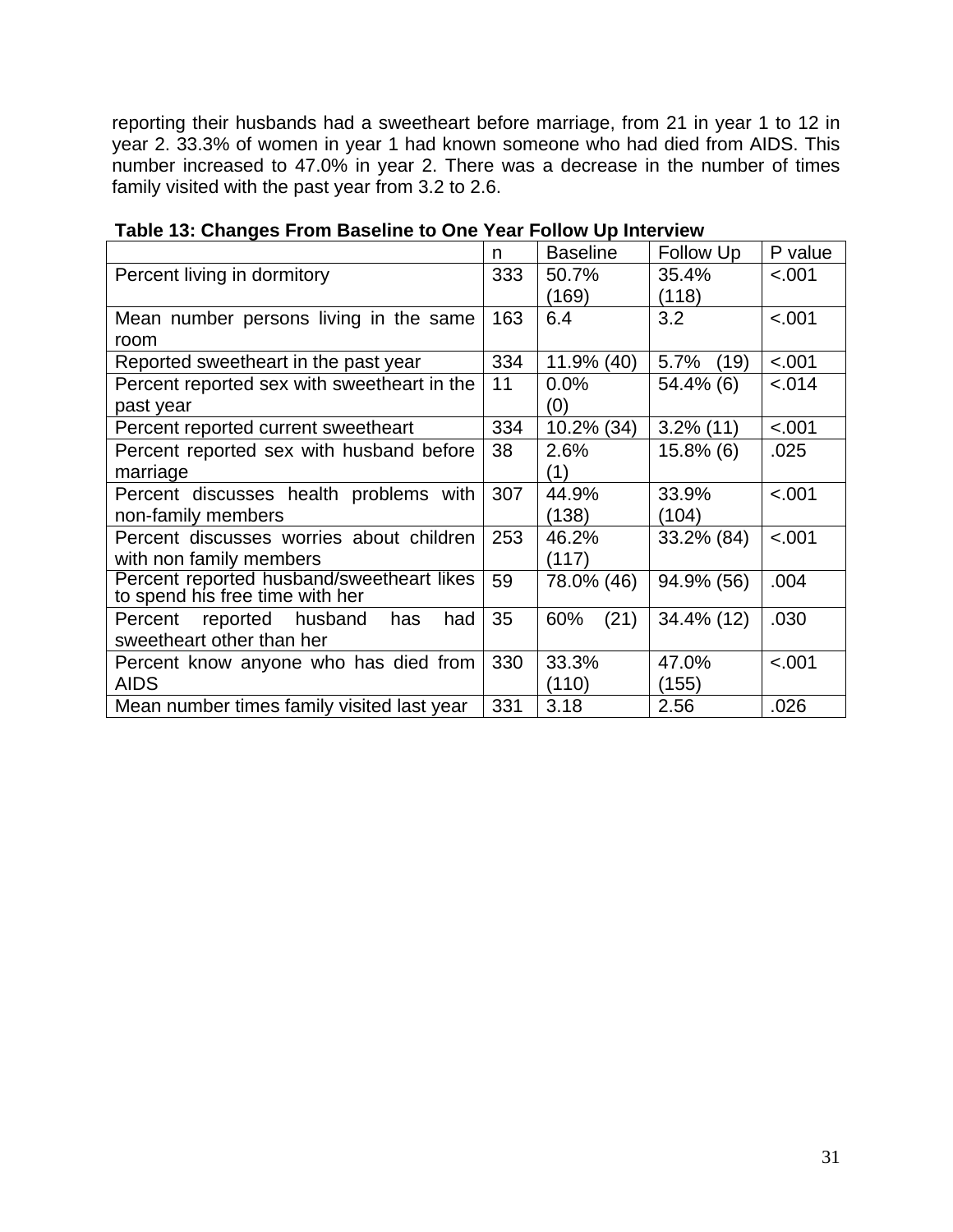### **VI. Conclusions**

In this cohort of women working in factories in Phnom Penh, there was a low prevalence of HIV and HSV-2 and little risk behavior reported. There was high consistency between the behavioral data and biological data as only 13 (3.8%) factory workers who said they never had sex tested positive HSV that is sexually acquired. This small discrepant number lends confidence that there was limited underreporting of sexual behavior due to perceived social stigma.

The findings from this study illustrate that very few factory women engage in risky sexual behavior. For the most part, they have sex when they are married. The majority of the young women in this cohort of factory women, a representative sample of factory women in Phnom Penh, were unmarried and not sexually active. Few women, who have never been married, reported sweethearts. Those that did have sweethearts reported rarely engaging in sexual intercourse and do intend to marry their sweethearts. In addition, these factory workers were not having sex for money with either clients or sweethearts. Therefore, their reported sexual behaviors and partnership characteristics are reflected in the very low prevalence of these sexually transmitted diseases detected amongst these factory women.

Sexual "risk" behaviors that traditionally have been risk factors for STDs were not found to be associated with HSV in this cohort. Marital status and older age were associated with higher risk of HSV. This is attributed to the partnership and sexual characteristics of factory women described earlier. Those who are having unprotected sexual intercourse are married, and therefore, it is their husbands who are putting them at risk. The type of marriage, and subsequent husband wife interaction, were also associated with HSV. Women who reported not knowing the husband well or at all before marriage and whose husbands did not talk to them about their personal worries were more likely to have HSV.

Women's migration patterns were also associated with likelihood to have HSV-2. The more years since migration to the city and the more months working at current job, the more likely they are to be HSV-2 positive. This suggests the longer women stay in the city, the more they are at risk for acquiring this STD. Since, we did not find that the women reported increasing their number of partners, or having extramarital sex, a possible explanation is the more time women have had in the city means less time around their husbands. During periods of absence, husbands may engage in extramarital sex which carries a risk of acquiring a STD, especially if the extramarital sex is with a sex worker. The husbands may subsequently be more likely to transmit STDs to their wives.

Factory women's behaviors changed over the one year of observation. More women reported having sweethearts, having sex with sweethearts, and having pre-marital sex after the first year. This could be due to a number of factors. The social climate in Cambodia may be changing and attitudes towards sex evolving, suggesting that each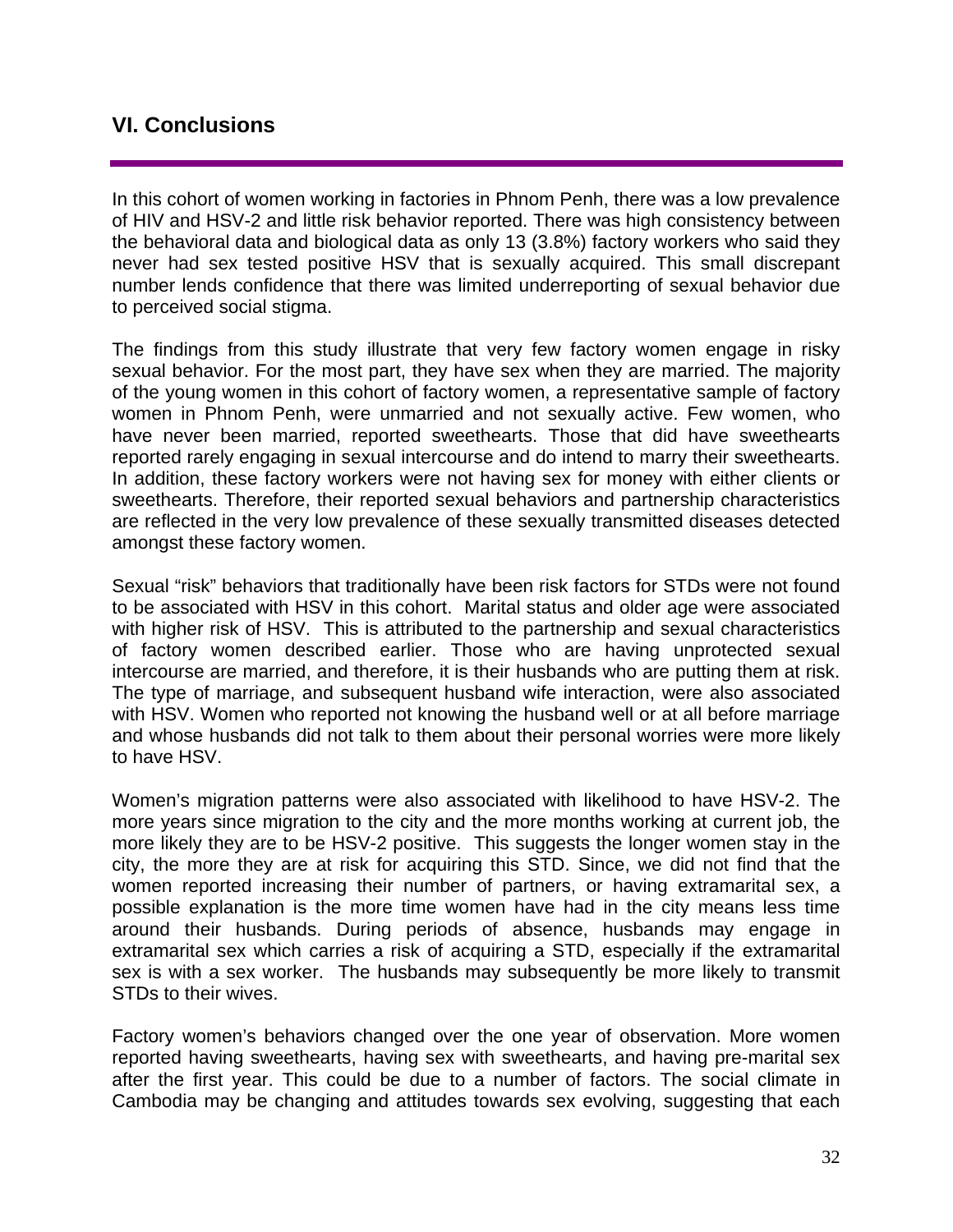year young women are more likely to have pre-marital sex. Another possibility is the effect of migration on young women over time. With more time spent outside the family in the city, personal beliefs regarding sex and partnership could change. Regardless, the factory women are being exposed to different things the longer they spend in Phnom Penh. For example, after year 1, there was a substantial increase in the number of women who had known someone who died from AIDS. This reflects a change in environment. This difference in environment could be influential. But, this difference in environment while influential could also be a natural progression that all young women go through. When young women enter the work force in a big city they will gain experience and decide to branch out into areas previously not experience. This does not indicate young factory women will engage in risky behavior or become vulnerable to acquire sexually transmitted diseases. The results from the follow-up, while showing that the women's behavior changed, did not necessarily change in a risky or negative direction. It may merely demonstrate maturing of young women who move from the countryside to a big city.

Yet, another possible explanation for the changes observed after year 1 is that factory women may have felt more comfortable disclosing aspects of their partnerships or sexual behaviors to the interviewers at the follow-up. Yet if women had been underreporting risk to interviewers at the baseline, there should have been more women testing positive for HSV-2 who reported never having sex, and as mentioned above, this was true for less than 5% of women studied.

In summary, while previous studies in Cambodia conducted using different research methodologies have reported riskier behavior amongst young factory workers, the low risk behaviors reported in this study are validated by low prevalence of HIV and HSV found. Moreover, this study was a large and representative sample of factory workers in Phnom Penh, suggesting the behaviors and risk of factory workers reported may be generalized to other factory workers in the city.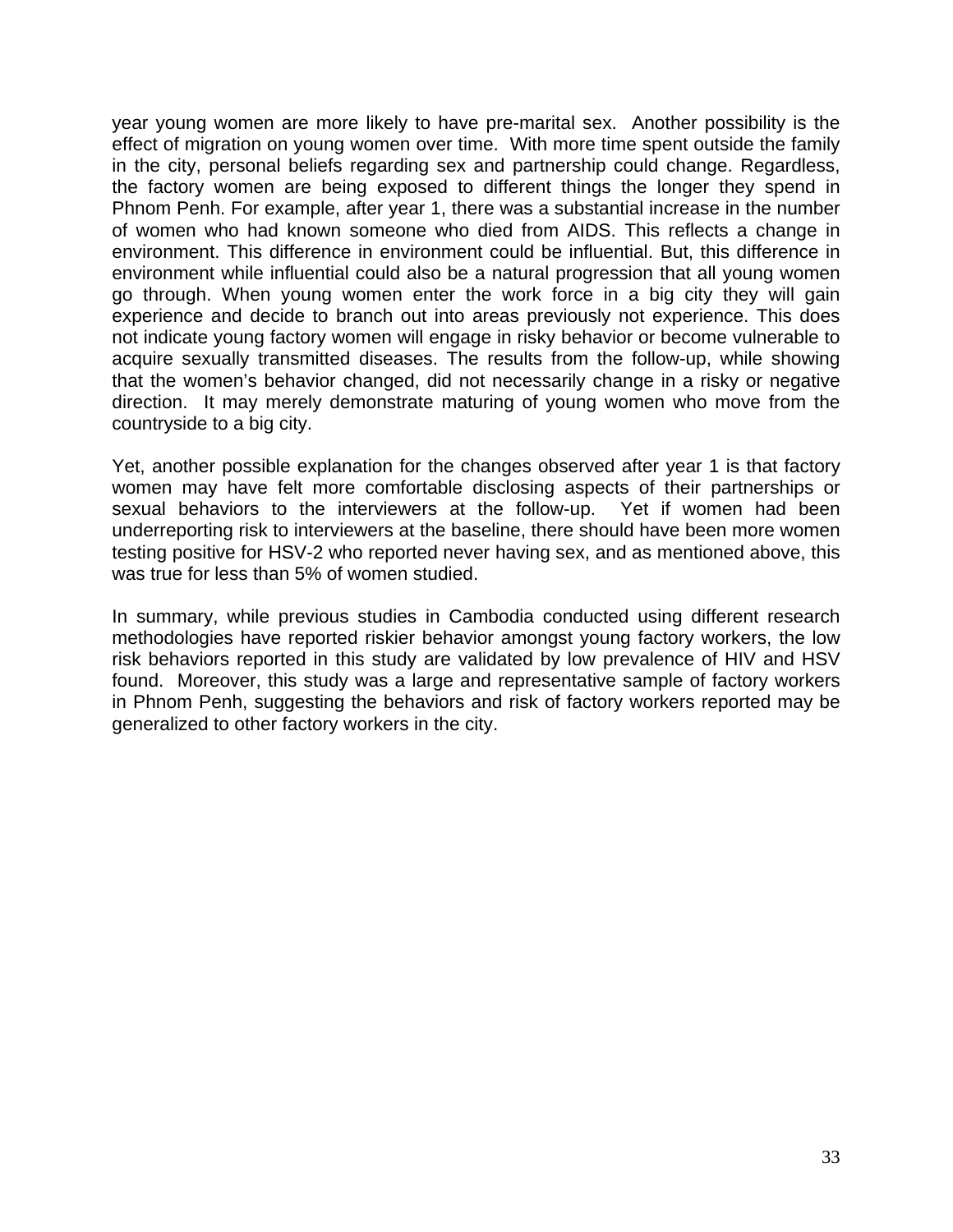### **VII. Recommendations and Implications**

Female factory workers should not be considered a high risk group. The findings from this study indicate that few factory women have sex outside of marriage, and as most are unmarried, most are not sexually active. Therefore, even though these young women come from rural areas and are new to the city, they do not appear to be at high risk of HIV infection. They continue to wait until marriage before initiation of sexual intercourse. There are young women working in other professions in urban Cambodia that may be at higher risk and should be prioritized for HIV prevention before factory women.

Female factory workers are somewhat stable, but nevertheless hard to maintain as a cohort. This is evident through the low retention rate in the cohort over one year (30% were lost to follow-up). Future cohort studies in Cambodia need to be aware of the high mobility of young women and plan for this possibility in design and analysis.

Factory workers reported low condom use with sweethearts and husbands, although few factory workers have sex with sweethearts. Condom use within married couples who may be interested in childbearing is a particular challenge. Unfortunately, even though a married factory woman is not engaging in extramarital sex, her husband might be. Therefore, HIV prevention methods such as microbicides should be investigated to protect married Cambodian women.

Finally, although factory women may not be at high risk for HIV, these young women are getting married, pregnant, and initiating sex and therefore are in need reproductive health services that should include HIV testing and counseling and condom promotion.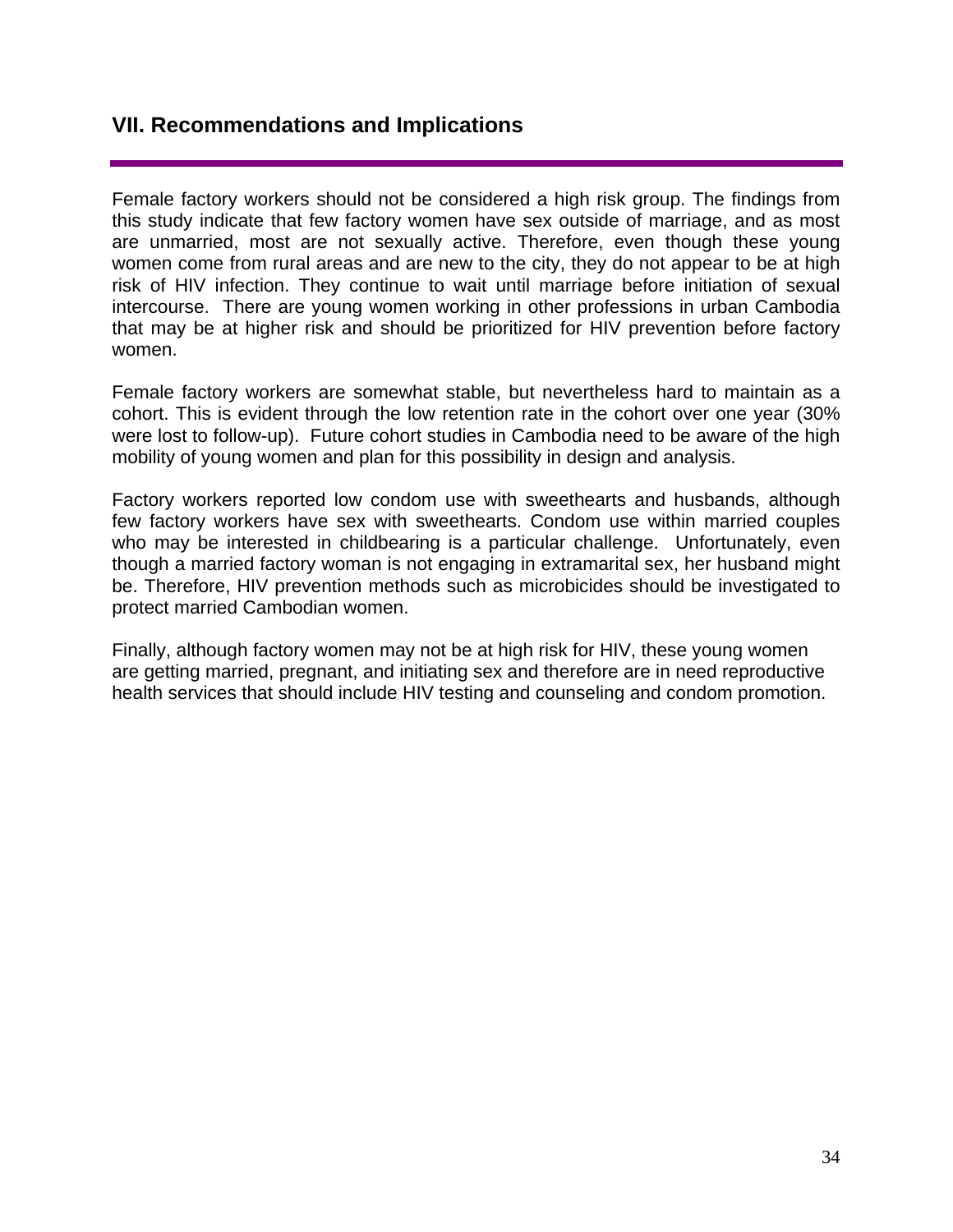## **VIII. Acknowledgments**

The Investigators would like to sincerely thank the participants of The Cambodian Young Women's Cohort. Also, they would like to give a special thanks to the study team, NCHADS, UCLA, and Brown University.